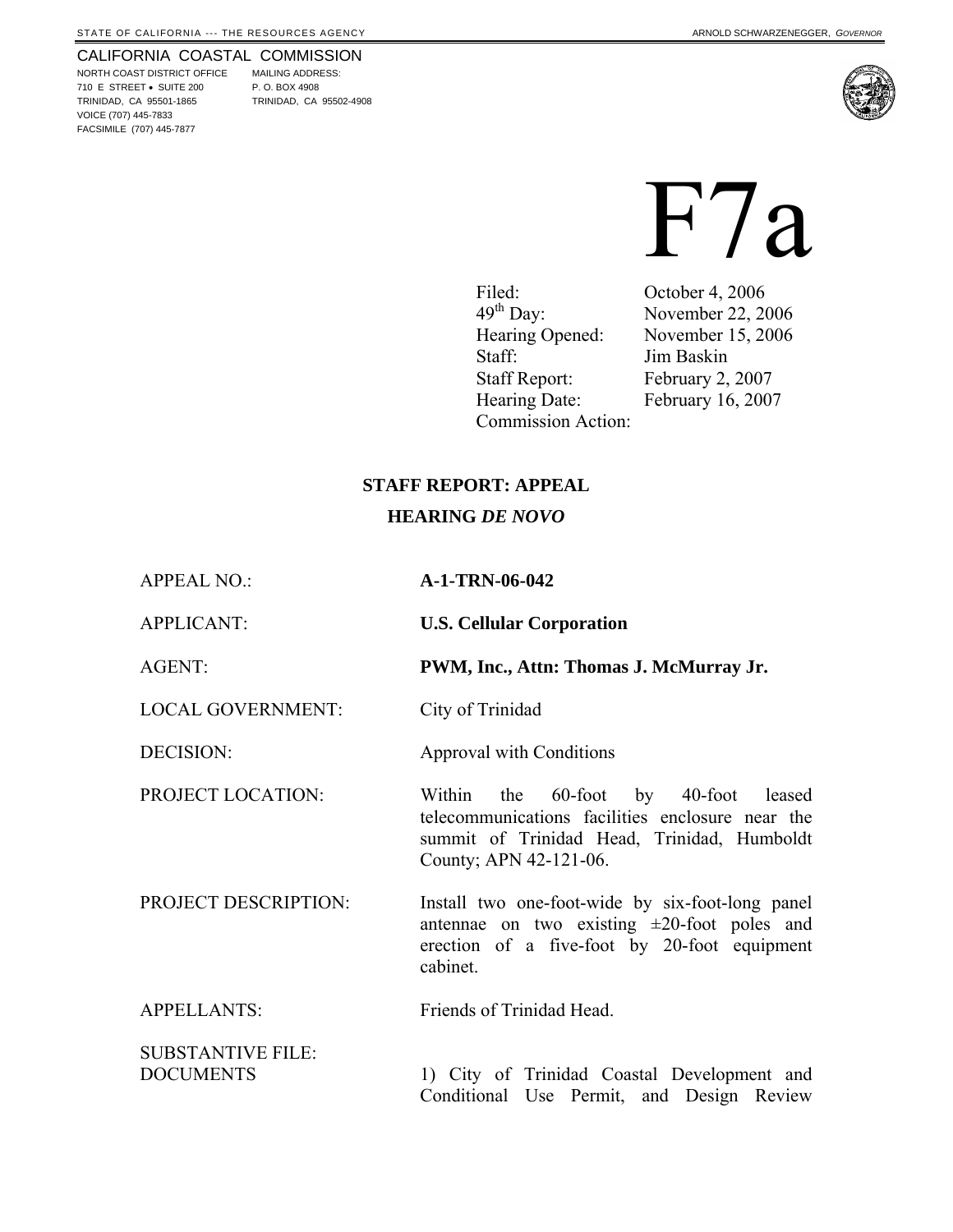> Approval Nos. 7-1996/97, 2000/09, 2001-15, 2003- 05, and 2005-13a;

> 2) City of Trinidad Coastal Development and Conditional Use Permit, and Design Review Appeal No. 2006-10; and

2) City of Trinidad Local Coastal Program.

# **SUMMARY OF STAFF RECOMMENDATION:**

#### 1. SUMMARY OF STAFF RECOMMENDATION *DE NOVO*: DENIAL

Staff recommends that the Commission **DENY** the coastal development permit for the proposed commercial sales and service development on the basis that the project, as proposed by the applicant, is inconsistent with the City of Trinidad's certified LCP regarding the protection of the open space resources of Trinidad Head.

The applicant seeks authorization for the installation of two roughly one-foot-wide by six-foot-long cellular telephone panel antennae and related electronic equipment cabinetry sited within an existing 60-foot by 40-foot fenced and paved municipallyowned and leased telecommunications facilities area near the summit of Trinidad Head within the City of Trinidad, Humboldt County. The Commission opened the hearing on the appeal at the November 15, 2006 Commission meeting and determined that the appeal raised a substantial issue of conformance with the policies of the certified LCP regarding the protection of the recreational open space, environmentally sensitive areas, and visual resources of Trinidad Head and surrounding areas.

Staff believes that the City's development regulations do not specifically provide for authorization of this class of development either as: (1) one of the principal- or conditionally-permitted uses itemized in the standards for the open space zoning district in which the project would be sited; (2) a principally-permitted accessory use allowable in any zoning district; or (3) a permissible expansion to a non-conforming use or structure. Moreover, staff believes the proposed telecommunications facilities would be in conflict with several LCP policies intended for protecting the significant coastal resources comprising Trinidad Head. Accordingly, the proposed development does not fully conform to the policies and standards of the certified LCP for the following reasons:

First, Commission staff notes that the City of Trinidad Zoning Ordinance does not explicitly identify commercial mobile telephone and wireless device relay facilities, as either a principally or conditionally permitted use within the Open Space zoning district where the project site is located. The closest use type matching the proposed use, "radio" and television transmission facilities," appears only as a recognized conditional use within Public and Religious zoning districts, not the Open Space zone in which the facilities would be located. Furthermore, contrary to the position taken when the City approved the development, Commission staff believes the proposed project does not meet the definition of a qualifying "accessory structure," a conditionally permitted use within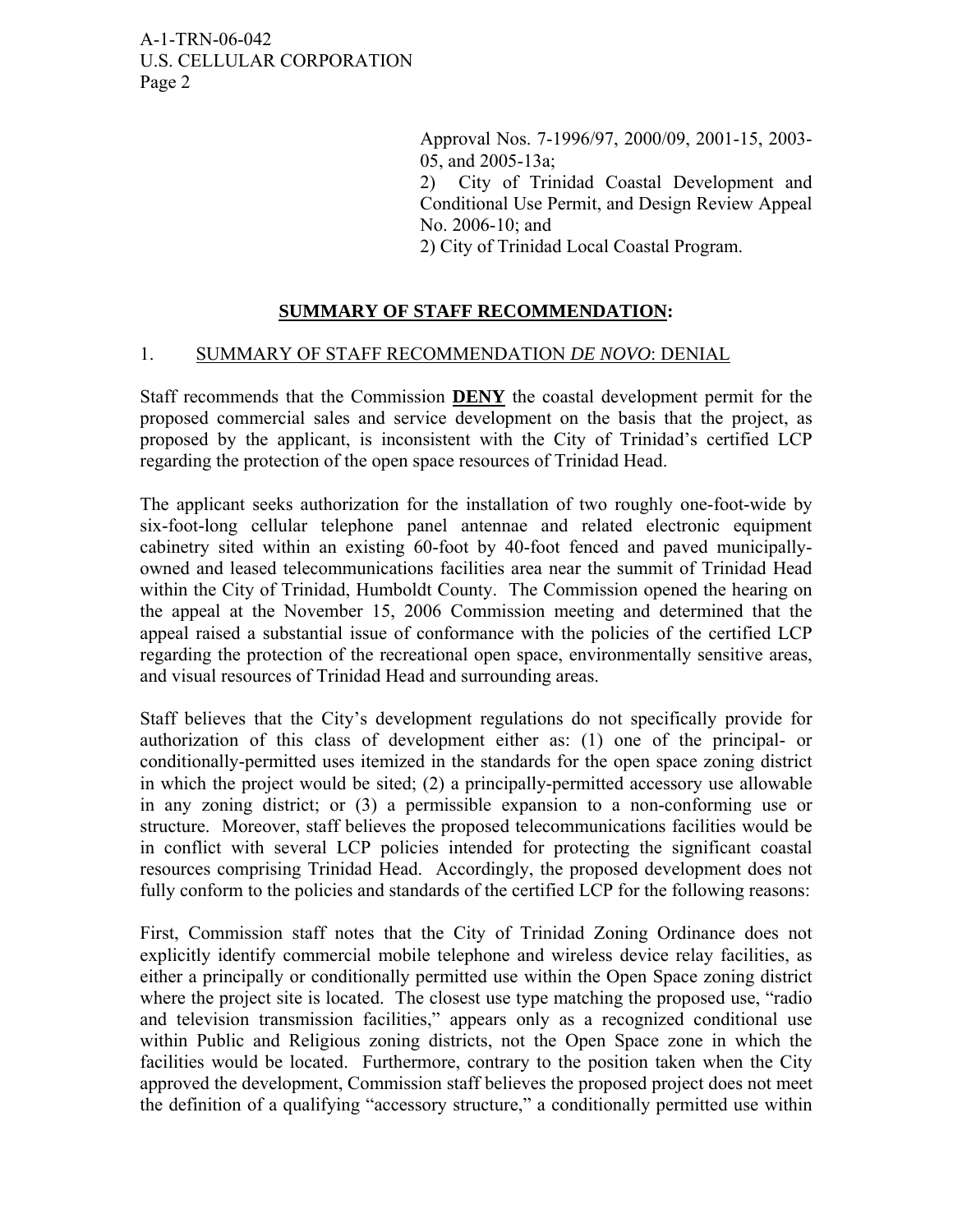the open space zone, because: (a) the new facilities are not subordinate and incidental to a primary use; and (b) no such functionally-related primary use or structure was in existence upon the May 22, 1985 adoption of city zoning over the development site. Staff also believes the development would contribute to the cumulative alteration of or change to the character of the premises, contrary to the objectives of the LCP. Furthermore, staff believes that the City LCP provides no mechanism for approving the project as an "extension" to a nonconforming use, as the LCP specifically prohibits authorizations of any further enlargements that would result in an expansion to the degree of nonconformity of the existing use or structure.

Alternately, because of the independent functionality of the proposed facilities, staff does not believe the project qualifies as a generic "accessory use" permissible in any zoning district, as provided for in other sections of the City's zoning ordinance. In addition, the proposed project would exceed the applicable height standards for this class of development.

Lastly, even if the proposed telecommunication facilities were an approvable use and otherwise conformed with all applicable prescriptive development standards, staff believe the project would not be consistent with the policies of the LCP which emphasize maximized preservation of the natural and scenic character of open areas, such as the Trinidad Head project site, by imposing strict limitations on new development within Open Space-designated areas to afford protection to important plant and wildlife habitat, cultural resources, recreational opportunities, and visual resources located therein. The LCP only recognizes a small number of uses and developments as being appropriate for Trinidad Head, primarily relating to trail hiking and other non-consumptive, passive outdoor recreational pursuits, such as picnicking, fishing, and beachcombing. As the proposed commercial telecommunications facility development would not serve one of these specified very-low-intensity uses would entail the introduction of additional commercial activities within proximity to the existing hiking trails and vista points developed near the project site, and could distract and degrade the natural area recreational experience intended to be provided in such designated lands, staff believes the proposed development is incompatible with the limited permissible open space uses identified in the LCP as well as the open space character of the area. In addition, further intensification of the telecommunication facilities on Trinidad Head would result in significant adverse cumulative effects on these open space amenities by increasing the number of vehicular service trips made along the roadway that functions as a portion of the recreational loop trail system with potential associated increases to soil compaction, erosion, and entrainment of sediment in runoff, adding to electronic equipment cooling fan noise now discernable along portions of the recreational trail, result in an incremental increase in traffic volumes and overdeveloping the viewshed by introducing additional man-made structures into the landscape.

Therefore, staff believes the proposed development is not consistent with the biological resources and public recreation protection policies and standards of Chapters II and III of the Land Use Plan and Articles 4 and 6 of the Zoning Ordinance of the City of Trinidad's certified LCP, including among others, Policies 17, 39, and 66 of the land use plan and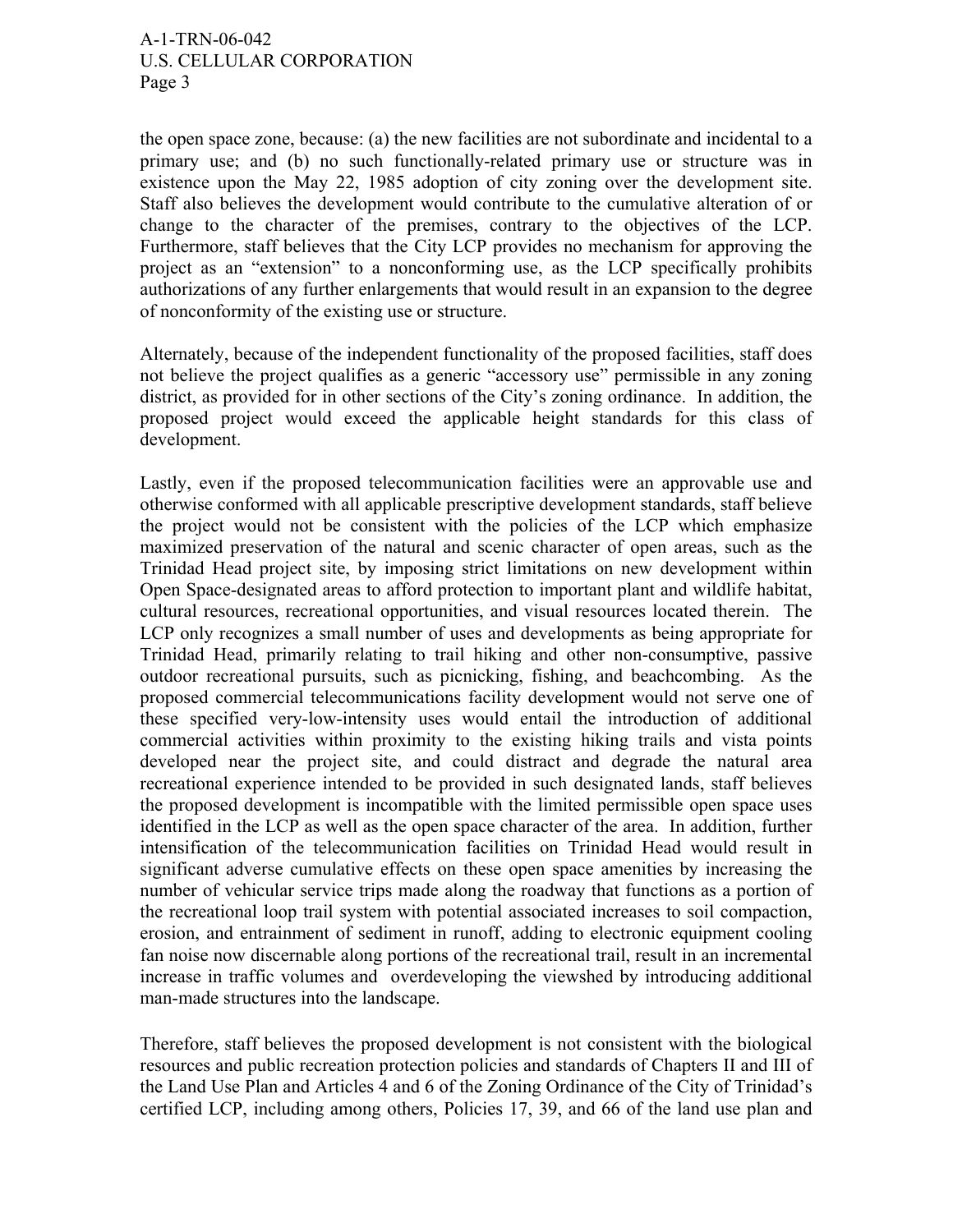Section 4.02 of the City's zoning ordinance. Therefore, staff recommends that the proposed development must be denied.

#### **The Motion to adopt the Staff Recommendation of Denial is found on pages 6 and 7.**  $\_$  , and the contribution of the contribution of  $\mathcal{L}_\mathcal{A}$  , and the contribution of  $\mathcal{L}_\mathcal{A}$

## **STAFF NOTES:**

## **1. Procedure.**

On November 15, 2006, the Coastal Commission found that the appeal of the City of Trinidad's conditional approval of a coastal development permit for the subject development raised a substantial issue with respect to the grounds on which the appeal had been filed, pursuant to Section 30625 of the Coastal Act and Section 13115 of Title 14 of the California Code of Regulations. As a result, the City's approval is no longer effective, and the Commission must consider the project *de novo*. The Commission may approve, approve with conditions (including conditions different than those imposed by the City), or deny the application. Since the proposed project is within an area for which the Commission has certified a Local Coastal Program (LCP) and is within the area between the first public road and the sea, the applicable standard of review for the Commission to consider is whether the development is consistent with the City's certified LCP and the public access and recreation policies of Chapter 3 of the Coastal Act. Testimony may be taken from all interested persons at the *de novo* hearing.

#### **2. Submittal of Additional Information.**

Since the Commission's action on the question of Substantial Issue at its November 15, 2006 meeting, the applicant has responded to the request by staff for several informational items for purposes of a comprehensive review of the project's consistency with the City's LCP for the Commission's hearing *de novo*. On December 27, 2006, the applicant's agent met with Commission staff to discuss the necessary form and content of two of the three requested information items: (1) the alternatives analysis detailing other locations and designs for the subject telecommunication facilities which would result in a reduction to the impacts to the open space resources of Trinidad Head; and (2) the geotechnical analysis evaluating the adequacy of the design of the development to avoid geologic instability, erosion, and runoff related impacts.

During the December  $27<sup>th</sup>$  meeting, the applicant's agent presented to staff the service coverage study prepared for the project detailing the existing areas where stationary reception drop-outs in service between McKinleyville and Patrick's Point State Park from the Walker Mountain relay facilities had been documented, and a projection of how these service area gaps would be filled through installation of the proposed Trinidad Head facilities. As stated in the applicant's January 23, 2007 cover letter accompanying the study, due to the elevation and orientation of the intervening topography and the elevated portions of the Highway 101 corridor, the interruptions in line-of-sight coverage in the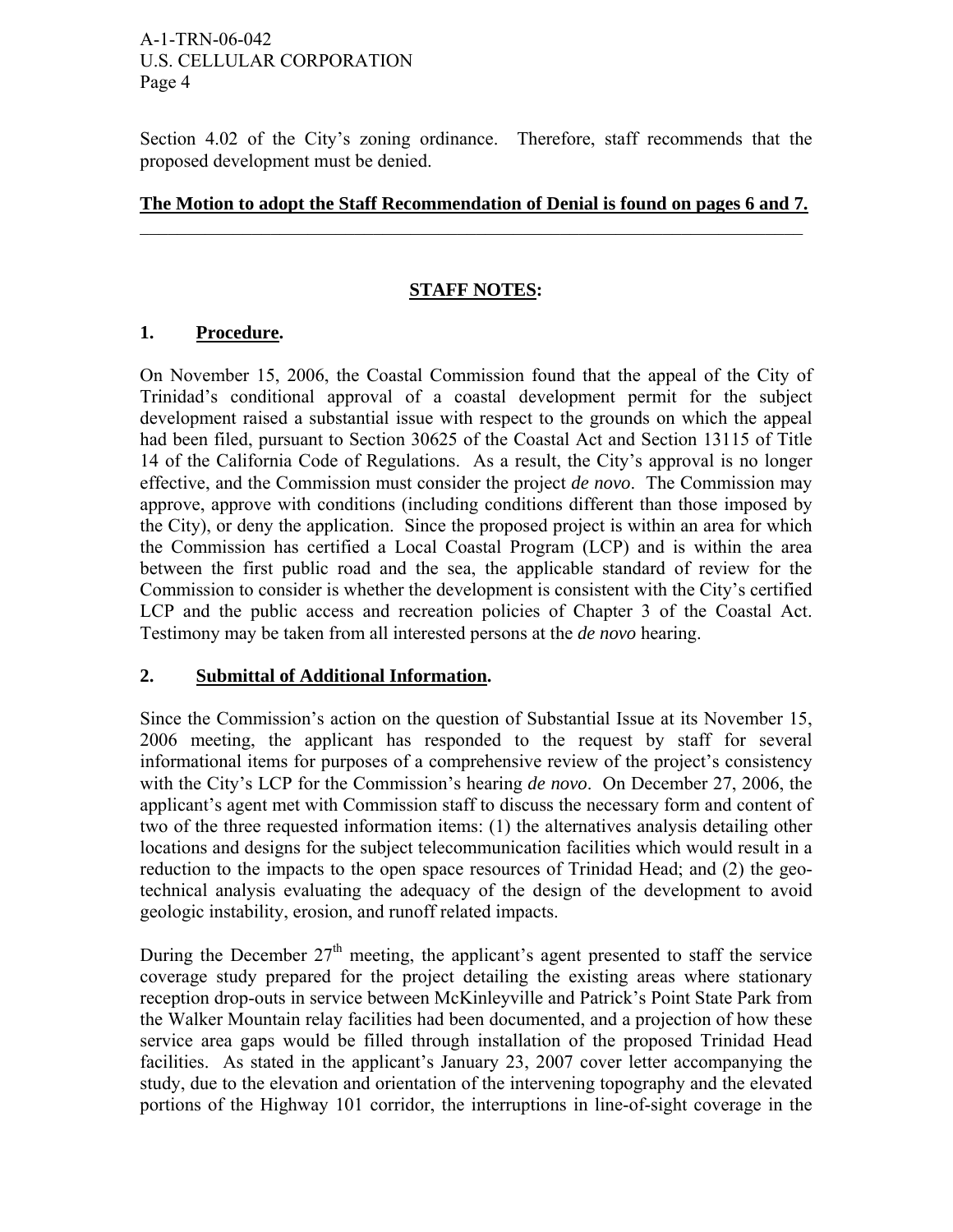above-specified service area can be remedied only through placement of additional facilities to provide back-fill relay coverage in a more westerly locale, such as on the summit Trinidad Head or on a marine platform (see Exhibit No. 10). Accordingly, the applicant's agent asserts that there are no other feasible locations or designs for the facility that would reduce the impacts to the recreational open space and visual resources of Trinidad Head and meet the primary objective of the project.

The January 23, 2007 transmittal from the applicant's agent also included a short letterreport prepared by a licensed professional engineer concluding that, as the additional surface area associated with installation of the panel antennae would be minimal with respect to wind load forces, the existing wooden stanchion would be adequate to support the antennas. Staff generally agrees that this report would meet the LCP requirements regarding demonstrated feasibility of the project with regard to potential geologic instability.

# **3. Zoning Code Citations.**

Throughout the City of Trinidad's *Notice of Final Local Action* (see Exhibit No. 6) and the *Appeal from Coastal Permit Decision of Local Government* filed by Friends of Trinidad Head (see Exhibit No. 7), references to various coastal zoning ordinance provisions are stated in terms of the numeration system of the Trinidad Municipal Code (i.e., Title 17,  $\S$  $\S$ 17.04.010 – 17.76.050) instead of the numeration of the City's certified zoning regulations (i.e., Ordinance No.  $166$ ,  $\S$ § $1.01 - 7.23$  and Appendix A). With the exception of the differences in the numbering schema and the order in which the various zoning standards and development regulations appear in these two documents, the provisions of the zoning ordinance, as certified by the Commission on July 9, 1980, are duplicated verbatim within Title 17 of the municipal code except in rare minor instances. For consistency with the requirements of the Coastal Act that only new development be approved that is consistent with the policies and standards of the certified LCP and that appeals only be based upon alleged inconsistency with the policies and standards of the certified LCP, in quoting the various findings adopted by the City in support of the approved development staff and/or the appellants' contentions, the findings replace the cited municipal code numbering with the numbering of the certified zoning ordinance formatted as bracket text (i.e., "[ZOTC §6.02.050]").

# **4. Coastal Zone Management Act.**

Several aspects of the proposed development interrelate with preceding consistency determinations issued by the Commission pursuant to the Coastal Zone Management Act in its review of federal activities undertaken on Trinidad Head for consistency with the State of California's coastal management program, as set forth in the policies and standards of the California Coastal Act. These preceding determinations regard the 1983 transfer of an approximately 47-acre portion of Trinidad Head from the Bureau of Land Management and the 2002 installation of the Trinidad Head Baseline Observatory's atmospheric pollutant and climatological environmental monitoring equipment on the summit of Trinidad Head by the National Oceanographic and Atmospheric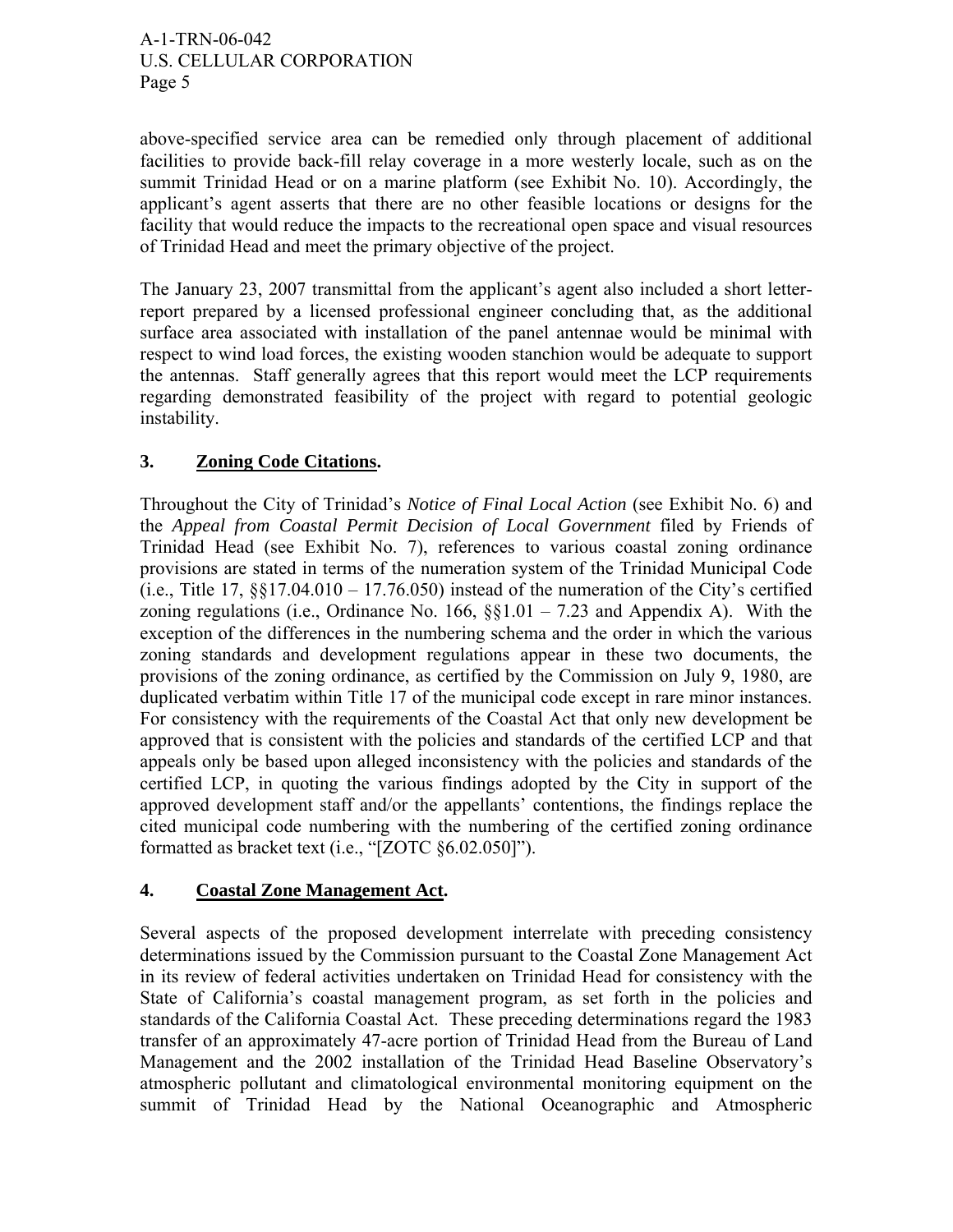Administration (NOAA). Although the appeal raises questions regarding the continued applicability of those consistency determinations given the history of development activity on Trinidad Head since 1983, or whether CZMA review authority should be asserted over other measures taken by federal agencies with respect to the City's leasing of portions of Trinidad Head and/or permitting the subject commercial telecommunication facilities, these questions do not in any way influence or otherwise alter either the standard of review of the subject appealed development project or the procedures by which the Commission conducts the hearing *de novo*. Any subsequent revisiting of past CZMA consistency determinations or questions regarding assertion of consistency review authority that may be prompted as a result of issues raised by this appeal can be considered by the Commission's Federal Consistency Unit separately from the Commission's consideration of the subject coastal development permit application for the telecommunications facilities development project. Generally speaking, although the Commission asserts federal consistency review over the sale of federal land, it does not assert federal consistency review over subsequent development of land that is no longer federally owned, absent another independent basis for asserting consistency review. Instead, such development, like here, is evaluated through the Coastal Act permit application process.

# **I. MOTION, STAFF RECOMMENDATION** *DE NOVO***, AND RESOLUTION:**

Pursuant to Section 30625 of the Coastal Act and as discussed below, the staff recommends that the Commission determine that the development does not conform to the standards set forth in the certified City of Trinidad Local Coastal Program and the public access policies of the Coastal Act and **deny** the permit. The proper motion is:

## **Motion:**

## **I move that the Commission approve Coastal Development Permit No. A-1- TRN-06-042 for the development proposed by the applicant.**

#### **Staff Recommendation of Denial:**

Staff recommends a **NO** vote. Failure of this motion will result in denial of the permit and adoption of the following resolution and findings. The motion passes only by affirmative vote of a majority of the Commissioners present.

#### **Resolution to Approve Permit:**

The Commission hereby **denies** a coastal development permit for the proposed development on the ground that the development will not conform with the policies of the certified LCP and the public access policies of the Coastal Act. Approval of the permit would not comply with the California Environmental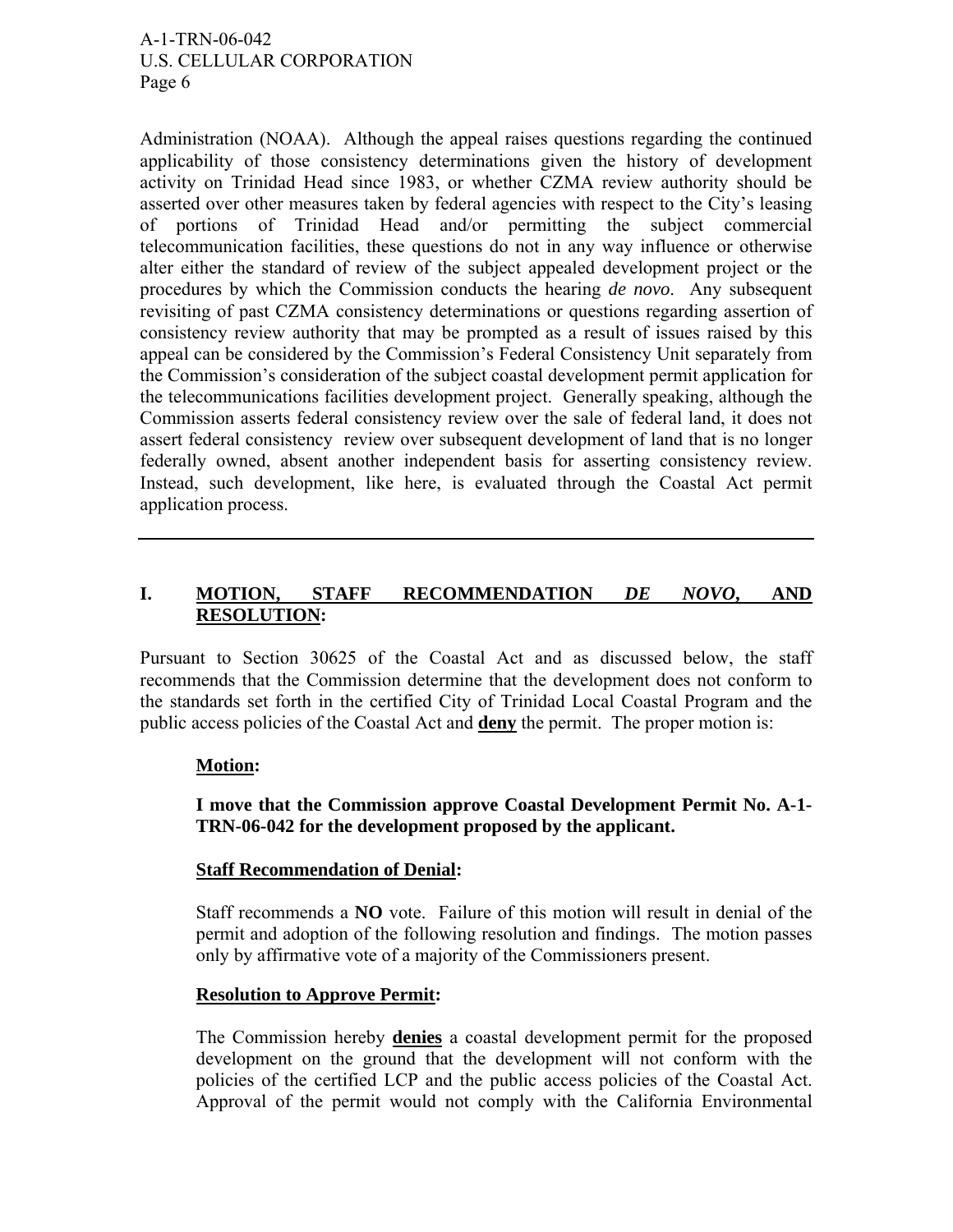Quality Act because there are feasible mitigation measures or alternatives that would substantially lessen the significant adverse impacts of the development on the environment.

# **II. FINDINGS AND DECLARATIONS:**

The Commission hereby finds and declares:

## **A. PROJECT BACKGROUND.**

On February 5, 1980, the Commission certified the City of Trinidad's Local Coastal Program (LCP) and the City assumed permit-issuing authority on July 9, 1980. The Trinidad LCP was the first effectively certified LCP in the Coastal Zone.

Concurrently, in the early 1980s, the General Services Administration identified the federal lands comprising the 60-acre coastal landform known as Trinidad Head for listing as surplus government property. The headland had been reserved since 1866 for use by the U.S. Coast Guard and its predecessor agencies to station various aids-to-navigation equipment and personnel, including a light house, fog signals, radio transmission facilities, and dormitory facilities for the light station crews. Forty-seven acres were subsequently identified by the Bureau of Land Management (BLM) as surplus lands with the approximately 12 acres being retained for continued use by the Coast Guard.

On November 15, 1982, the City of Trinidad made application to the BLM for acquisition of the 47 acres of Trinidad Head deemed as surplus federal land for public recreational purposes, pursuant to the Recreation and Public Purposes Act (43 USC §§869 *et seq*.)

On March 16, 1983, the BLM submitted a consistency determination pursuant to the Coastal Zone Management Act to the Commission seeking concurrence for their conclusion that the requested transfer of the surplus portions of Trinidad Head to the City would be consistent with the state's coastal zone management program. Although the Commission's consistency review did not include review of the development plan approved by the BLM, the development plan as approved by the BLM identified development of a series of trail, vista point, and picnic area improvements to be constructed along a ascending route following the natural contours of the headland. Contingencies were also identified to respond to concerns associated with the public safety, erosion and vegetation management, vandalism, the need for additional coastal access support facilities, and vehicular access for physically handicapped visitors.

In addition, the development plan provided for the City to "continue to coordinate with the Cable T.V. company [Trinity Systems] and any future similar-type users that provide a public service, and where use does not conflict with the primary purposes of open space and public recreation." However, the management plan did not similarly provide from expanded or future development of commercial uses on the lands being considered for transfer. The referenced cable television transceiver equipment had been erected in 1981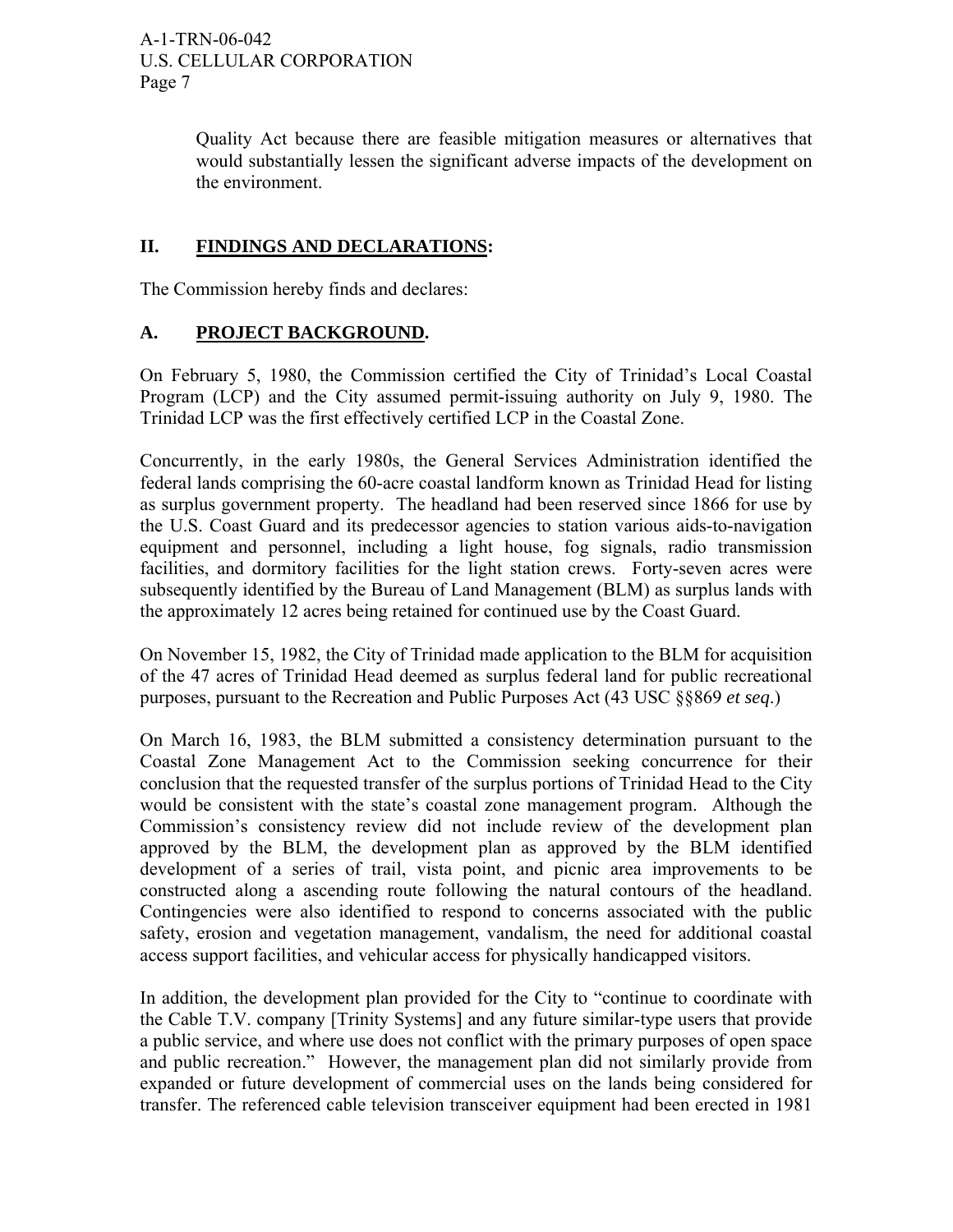with the consent of the U.S. Coast Guard, prior to the Commission's review of the transfer of the surplus portions of Trinidad Head to the City. In 1985 Cox Communications Humboldt, Inc. purchased the Trinity Systems facilities and over the next ten years undertook a variety of enhancements to the cable television infrastructure on Trinidad Head, including equipment upgrades and undergrounding aerial lines and cabling. No CZMA consistency determinations were forwarded to the Commission or coastal development permit sought for any of these actions. By 1994, optical fiber cable had been installed in the Trinidad area and in mid-1995, Cox Communications indicated their intent to abandon the site.

On April 14, 1983, through Consistency Determination No. CD-6-83, the Commission unanimously concurred with BLM's consistency determination, finding the acquisition project to be consistent to the maximum extent practicable with the policies and objectives of the state's coastal program (see Exhibit No. 9).

On April 24, 1983, the BLM issued Land Patent No. 04-83-0056 to the City, conditionally granting ownership of 46.94 acres of Trinidad Head for recreational purposes subject to the assurances and covenants contained within the approved development plan. The patent contained a reversion provision evocable in the instance that the City were to be found in nonperformance with the terms of the development plan.

On March 13, 1984, the Humboldt County Local Agency Formation Commission (LAFCo) certified the revised municipal corporation and sphere-of-influence boundaries for the City of Trinidad, authorizing the annexation of the 47-acre portion of Trinidad Head acquired from the federal government. For the next 11 months, the annexed portions of Trinidad Head held the status of an uncertified "white hole" area relative to Coastal Act permitting requirements, with the Commission having jurisdiction over the authorization of development therein.

On May 22, 1985, the Commission certified LCP Amendment No. 1-85 (Major) applying Open Space land use and zoning designations over the whole of the annexed 47-acre area,<sup>1</sup> effecting the transfer of coastal development permitting authority over the 47-acre area to the City. This LCP amendment also revised Land Use Plan Policy No.66 to remove outdated language referencing the potential annexation of the area by the municipality and to adopt a policy keeping Trinidad Head in its natural state with trails

 $\frac{1}{1}$  The Commission notes that within the County of Humboldt's Trinidad Area Plan, the LUP for the project site prior to its municipal annexation and subsequent plan and zone certifications, Trinidad Head was designated as "rural public facility," a planning and zoning category, that, among other activities, allows for development of telecommunication facilities as "utility substations, schools, and other essential public services most appropriately located in rural areas" and "minor generation and distribution facilities." Contrary to the precedent set by the County, when the City adopted its certified LCP, the City chose instead to apply the more restrictive "Open Space" designation rather than the City's more or less analogous "Public and Religious" category.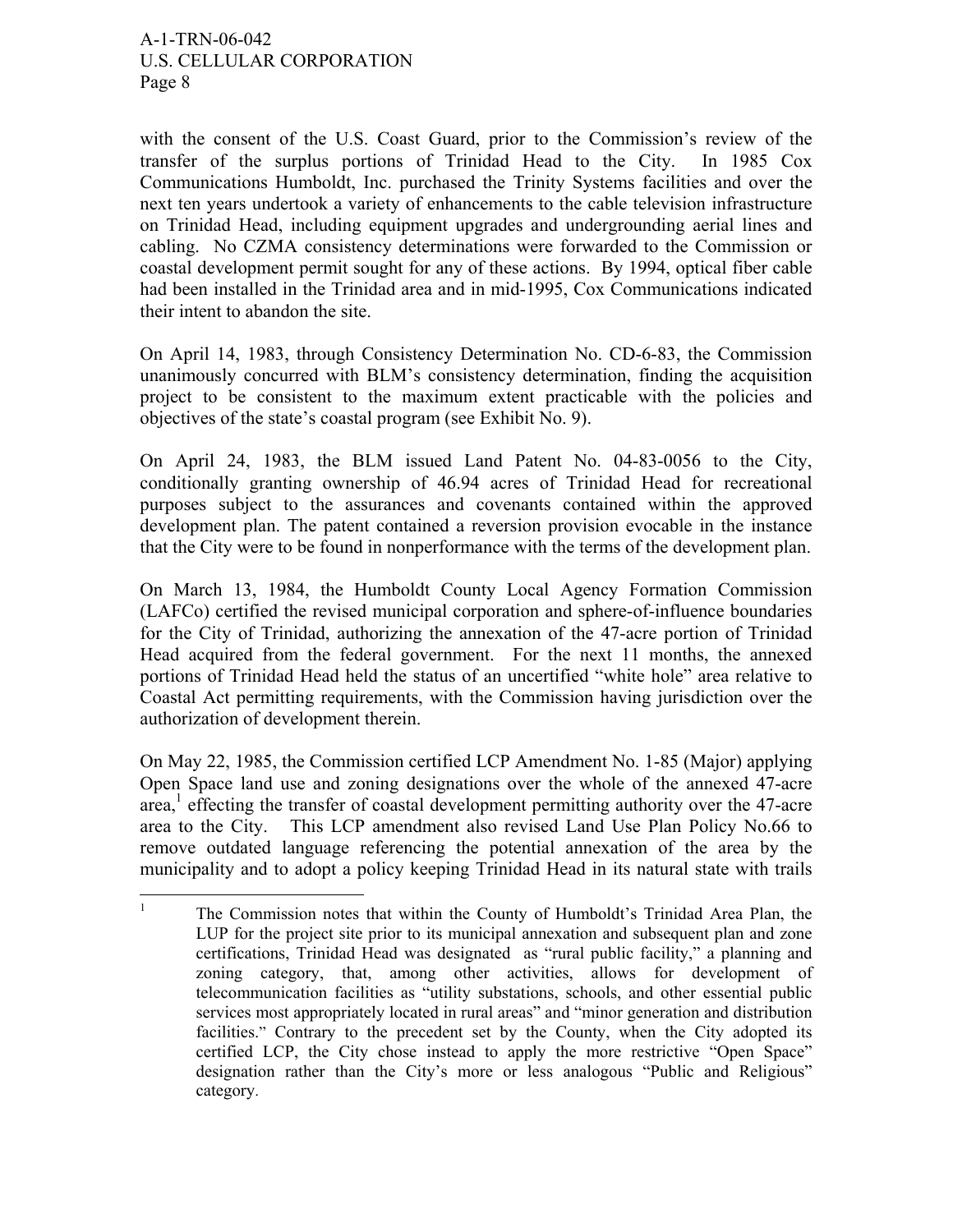and vista point amenities and restricting the extension of public vehicular access beyond the harbor parking area.

In 1997, the City issued the first of four coastal development permits for erection of additional telecommunication facilities within a 40-foot by 60-foot area near the summit of Trinidad Head within the 40-foot- by 60-foot site previously leased to Cox Communications Humboldt, Inc. for that firm's cable television microwave relay equipment. Table One summarizes these permit actions:

| Permit No.  | Applicant        | <b>Project Description</b>                                                                                                                                                                                                                                                                            | Date of Local<br><b>Approval</b> |
|-------------|------------------|-------------------------------------------------------------------------------------------------------------------------------------------------------------------------------------------------------------------------------------------------------------------------------------------------------|----------------------------------|
| 7-1996/97   | Cal-North        | Installation of 41' pole, attachment<br>of a 4' dish and whip antennae on an<br>existing 21' pole on APN 042-121-<br>21                                                                                                                                                                               | June 18, 1997                    |
| 2000/09     | Cal-North        | Installation of a 50' wood pole with<br>two sets of 56" $x$ 12" $x$ 4" cellular<br>panel antennae; construct one 10' x<br>10' concrete slab with one 34" x 96"<br>x 72" outdoor transmission cabinet;<br>erect one 48" $x$ 48" $x$ 48" outdoor<br>cabinet on existing slab on APN<br>$042 - 121 - 21$ | December $6, 2000$               |
| $2001 - 15$ | Cal-North        | Install three $1' \times 4.5' \times 0.5'$ panel<br>antennae at a 38' height on an<br>existing communications pole; place<br>a concrete slab outside the existing<br>building for a transmitter cabinet on<br>APN 042-121-05                                                                          | January 16, 2002                 |
| 2003-05     | Edge<br>Wireless | Construct a 5' x 6' concrete slab and<br>$4.5' \times 2' \times 6'$ tall equipment cabinet<br>on APN 042-121-05                                                                                                                                                                                       | October 15, 2003                 |

**Table One: Local Coastal Development Permits Issued for Telecommunication Facilities on Trinidad Head**

All of the above development proposals were authorized by the City as "structures accessory to uses and buildings existing within the open space zone at the time this [zoning] ordinance is adopted," the requirements for conditional uses within the Open Space zoning district in which the telecommunications lease area is situated (see Exhibit No. 8). However, as discussed further in Findings Section II.C, below, the City's findings with respect to these facilities fail to demonstrate how the cellular transmission facilities fully qualify as accessory structures or uses that existed on May 22, 1985, the date the Open Space zoning designation for Trinidad Head was adopted.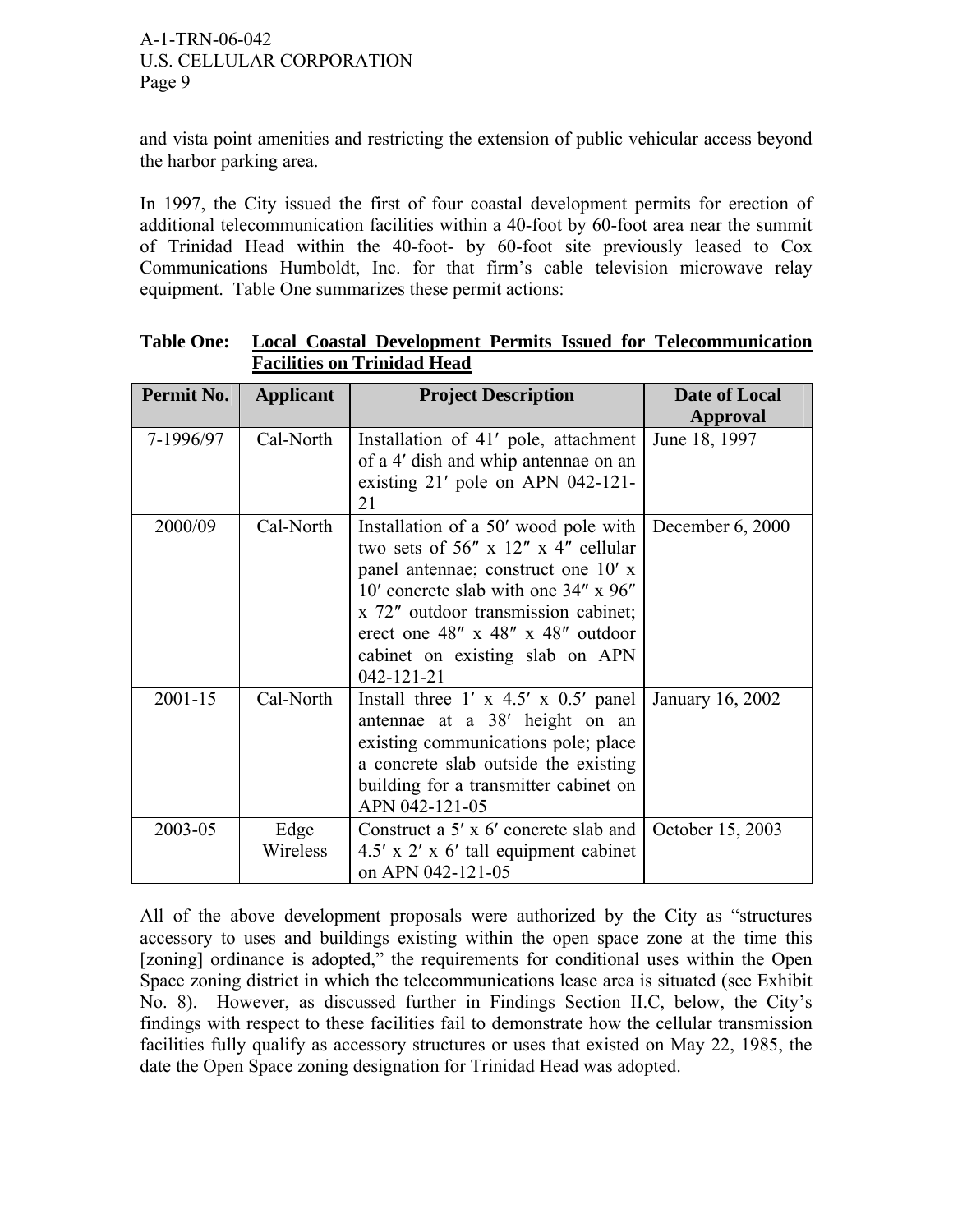None of these four local permit actions were appealed, either locally or to the Commission. Although Commission staff did receive timely notices of final local action, staff did not independently verify at the time that the preceding telecommunication facilities met all of the prequisite conditions for allowing their authorization as accessory structures. It was not until the currently appealed approval of additional telecommunications facilities as accessory structures that staff fully analyzed the use limitations of the site and determined that the cellular transmission facilities did not conform with the Open Space zoning district's requirement for preexisting primary uses or building being in place on or before May 22, 1985. Notwithstanding the lack of factual evidence to support their approval as conditionally permitted accessory structures, the four preceding development permits are now legally vested.

On June 27, 2002, Commission staff issued Negative Determination No. ND-036-02 to the National Oceanographic and Atmospheric Administration (NOAA) for the installation of mobile trailers, temporary scaffolding and elevated accessways, trenched electrical power service lines, solar power array platform, anemometer tower, and other atmospheric pollution monitoring and meteorological data collection equipment on the crest of the Head, concurring with NOAA determination that proposed development action would having no adverse impact on coastal resources (see Exhibit No. 9). The facilities, known as the Trinidad Head Baseline Atmospheric Observatory, remain in place as an integral part of the Intercontinental Transport and Chemical Transformation (ITCT) program.

# **B. PROJECT HISTORY.**

On November 15, 2005, the City of Trinidad accepted for filing Design Review, Coastal Development Permit, and Conditional Use Permit Application No. 2005-13 from PWM, Inc., agent for U.S. Cellular Corporation, to establish a new approximately 20-foot by 50 foot telecommunications facility to be located adjacent to the 40-foot by 60-foot fenced telecommunications facilities lease area near the summit of Trinidad Head. The purpose of the proposed telecommunications installation is to provide facilities for providing cellular telephone "code division multiple access" (CDMA) coverage, especially to areas currently experiencing topographic signal interference from the company's facilities on inland commercial timberlands further to the northeast of the City. The facility was to include a 50-foot wooden pole onto which two sets of cellular panel antennae were to be attached. In addition, a 12-foot by 12-foot equipment shelter would be erected on a concrete slab. The facilities were proposed to be enclosed with a green vinyl slatted fence topped with barbed wire.

In reviewing the application, the City's contract planning staff determined that the same findings the City had adopted for the previous telecommunication projects undertaken on the municipally-owned portions of Trinidad Head would be appropriate for the current proposal, namely to recognize the development as an accessory structure (see City of Trinidad Coastal Development Permit Nos. 7-1996/97, 2000/09, 2001-15, 2003-05 in Exhibit No. 8). Accessory structures to uses which existed at the time of the adoption of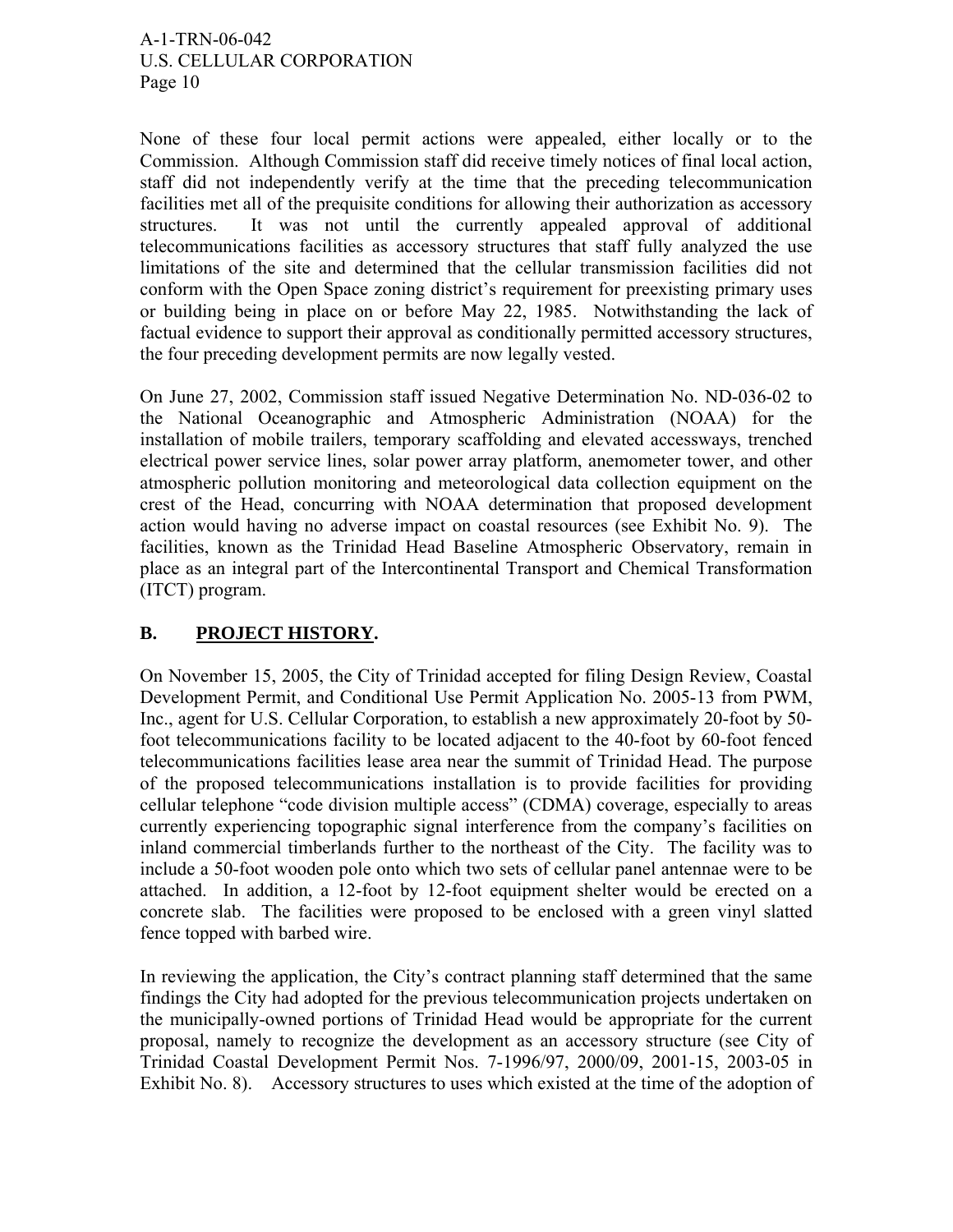the zoning ordinance are identified as a conditional use within the Open Space (OS) zoning district in which the project site is located.

However, following a public hearing on the project at its January 18, 2006 meeting, the City Planning Commission denied the project. The applicant subsequently appealed the permit denial to the City Council on January 31, 2006.

On April 27, 2006, the City of Trinidad received an amended completed coastal development permit application for the installation of two approximately one-foot-wide by six-foot-long panel antennae, one each onto two existing roughly 20-foot monopole stanchions within the enclosed lease site (see Exhibit No. 4). As the amended project differed markedly from that previously denied, the Council remanded the application back to its planning commission for further consideration, renumbering the permit application as DR/CDP/CUP 2005-13a.

Following completion of the planning staff's review of the project, the preparation of a staff report, and requisite circulation of a public hearing notice, City staff set the coastal development and use permits for a hearing before the Planning Commission for June 21, 2006.

On June 21, 2006, the City Planning Commission approved with conditions Coastal Development Permit No. CDP-2005-13a for the subject development (see Exhibit No. 6). The Council attached seven special conditions requiring that: (1) the applicant reimburse the City for all costs associated with processing the development application; (2) a oneyear limit on the design review be imposed on the project, requiring extension thereto if construction is not commenced within the review term; (3) recommendations of the City Building Official be met as part of any associated building permit review; (4) any equipment authorized by the permit that may become unserviceable or unused be removed at the applicant's expense; (5) erosion control measures be taken during and after construction to minimize soil loss and runoff; (6) the telecommunications be designed in such a manner so that no net increase over existing ambient levels result; and (7) construction of the approved facilities not commence until the City received verification from the Bureau of Land Management (BLM) that the project is consistent with the land transfer agreement, or until after 90 days from the end of the appeal period has passed if no response is received from the BLM.

On July 6, 2006, the City received written correspondence from Stan and Kim Binnie, on behalf of the Friends of Trinidad Head, of their intent to appeal the Planning Commission decision on CDP No. 2005-13a to the City Council.

On September 14, 2006, the City Council denied the appeal (CDP Appeal No. 2006-10), reinstating the coastal development permit approved by its Planning Commission on June 21, 2006 with no changes to the seven project conditions. In addition, though specifically recommended by the Planning Commission during its review of the subject development permit as a separate action item related to telecommunication facilities on Trinidad Head, the City Council took no action to: (1) approve the development only for the remaining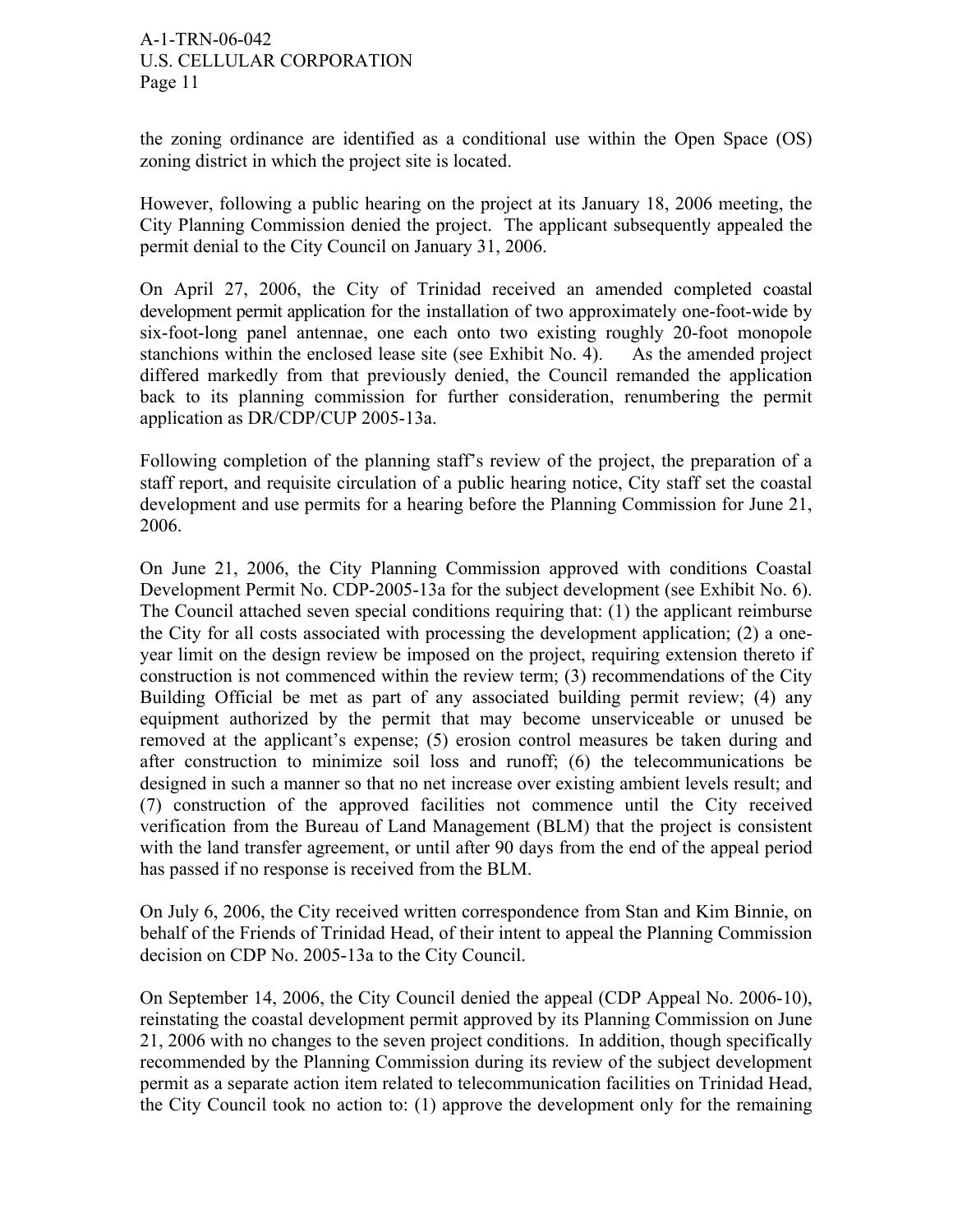period of the City's primary lease of the site; (2) impose a moratorium on the approval of any additional telecommunication facilities on Trinidad Head; (3) consider a management plan for Trinidad Head to be included within its General Plan update; (4) defer future renewal of the primary lease to the various telecommunication firms; and (5) require the community and cellular telephone service providers to identify alternative locations for cellular telecommunication facilities within Trinidad during the remaining 10 years of the lease period.

The decision of the City Council regarding the conditional approval of the permits for the telecommunication facility improvements was final. The City then issued a Notice of Final Local Action that was received by Commission staff on September 20, 2006. The appellants filed their appeals to the Commission in a timely manner on October 4, 2006, within 10 working days after receipt by the Commission of the Notice of Final Local Action (see Exhibit No. 6).

On November 15, 2006, the Commission found that the project as approved by the City raised a substantial issue of conformance with the City's certified LCP regarding: (1) permissible development on Trinidad Head and/or within Open Space land use or zoning designated areas; (2) limitations on the height of structures; and (3) impacts to visual resources. The Commission also continued the *de novo* hearing and requested specific information from the applicant to assist the Commission in evaluating the consistency of the project with the LCP, including: (1) an alternatives analysis identifying any feasible alternative locations and designs for, and viable technical options to the subject telecommunications facilities which would result in less overall impacts to the environment, especially with regard to the open space and recreational amenities of Trinidad Head, and the visual resources of the Trinidad area; (2) a geo-stability analysis for the structure on which the antennae would be affixed; and (3) a biological assessment of the flora and fauna within a 250 radius of the project site, identifying any rare, threatened, endangered, or special status plant and animal species that are found in or utilizing the area, and including mitigation measures to avoid or lessen any potential significant adverse impacts on these species.

## **B. PROJECT AND SITE DESCRIPTION.**

## **1. Project Setting**

The project site consists of Assessors Parcel Number 42-121-06, a rectangular 60-foot by 40-foot area owned by the City of Trinidad and leased in 1997 for a twenty-year term to Cal-One cellular LP, DBA: Cal North Cellular (now Verizon Communications, Inc.) for telecommunication facilities use. Several other telecommunication services providers sub-lease portions of the lease area from Cal-One for collocation of their facilities. The lease parcel is situated near the summit of Trinidad Head, a roughly 61-acre, 358-foot elevation headland that comprises the southwestern quarter of the City of Trinidad, which together with the recurving rocky coastline to the east form Trinidad Bay (see Exhibit Nos.1-3). The lease area consists of a generally flat, cleared, chain-link fence enclosed area with a gravel and concrete paved surfaces, developed with an assortment of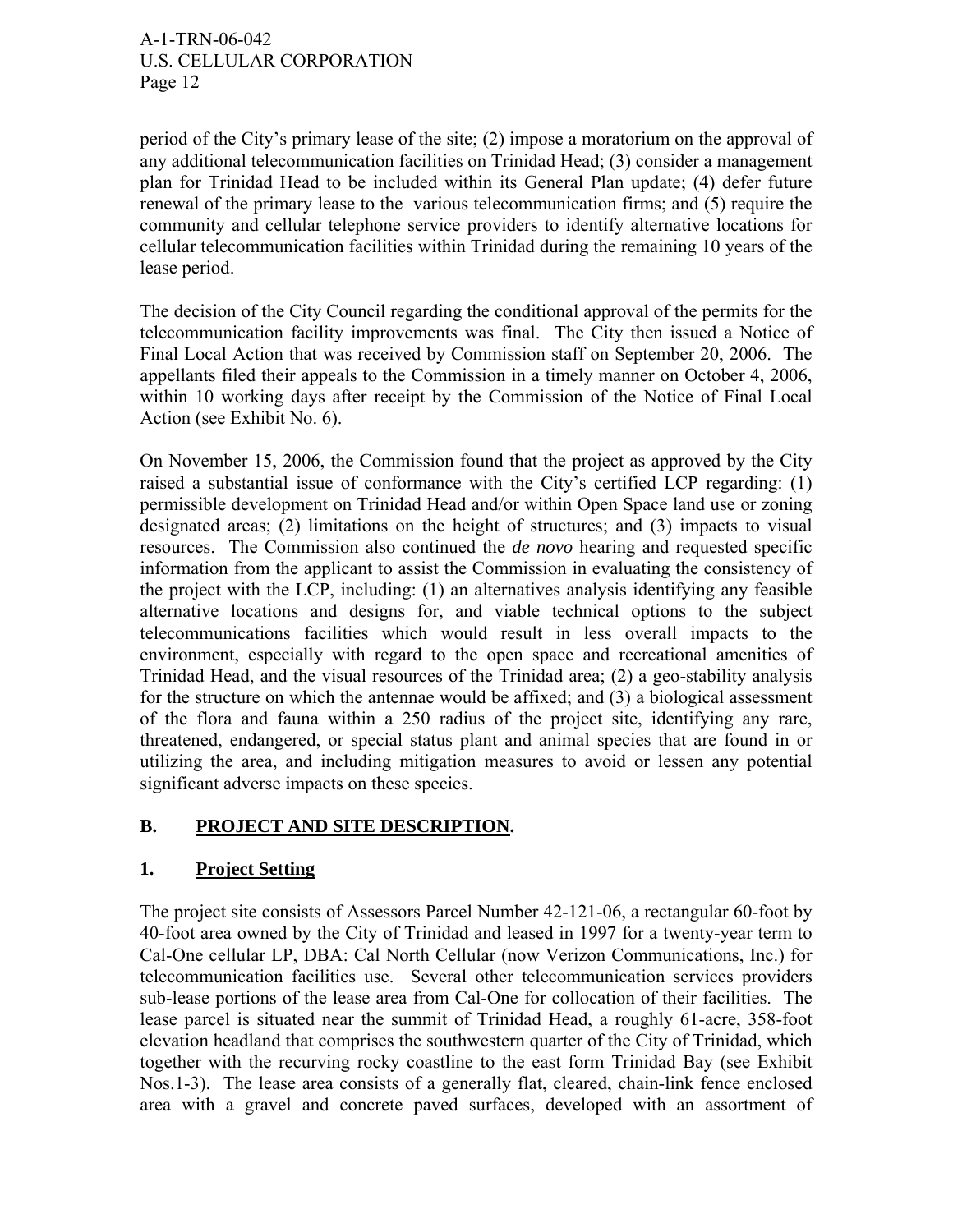telecommunication antennae arrays, support stanchions, and related electronic equipment cabinet enclosures (see Exhibit Nos. 3 through 5).

The Tsurai Loop Trail traverses around the Trinidad Head, passing approximately 100 feet to the south of the lease parcel. From various points along the trail, views are afforded of the Trinidad townsite, Trinidad Bay, Trinidad State Beach, Pewetole Island, Elk Head, the Trinidad pier and harbor moorages, as well as both nearshore and distant blue-water vistas. On clear days, the ocean and coastline vistas encompass the area between Point Saint George to Cape Mendocino, nearly fifty miles to the north and south, respectively.

Plant cover on the Head in the vicinity of the lease parcel is dominated by a thick shrub layer comprised of coyotebrush (*Bacharis pilularis*), cascara (*Rhamnus purshiana*), California blackberry (*Rubus ursinus*), evergreen huckleberry (*Vacinnium ovatum*), salal, (*Gautheria shalon*), swordfern (Polystichum munitum), bracken fern (*Pteridium aquilinum*), coast silk-tassel (*Garrya elliptica*), with scattered tree layer cover by saltand wind-stunted Douglas-fir (*Psuedotsuga menzesii*). Several immature incense cedar trees (*Calocedrus decurrens*) have also been planted, apparently for screening the telecommunications complex, along the southside of its fenced enclosure. The project site lease parcel is in a very exposed location relative to precipitation, wind and salt spray. As a result, soil development at the site is generally limited to a depth of less than one foot and is well-drained, with the attending plant cover being generally xeric in character. Accordingly, there is a low likelihood of facultative wetland plants, such as the western lily (*Lilium occidentale*), a federal- and state-listed endangered species known to occur at other locales on Trinidad Head, being present in the immediate vicinity of the project area.

The project site is situated within the coastal zone and lies within the incorporated boundaries of the City of Trinidad. The subject property lies completely within the City's certified permitting area. Thus, the development is subject to the policies and standards of the City of Trinidad's certified Local Coastal Program (LCP).

The site is designated in the City's Land Use Plan as "Open Space" (OS), implemented through an "Open Space" (OS) zoning designation. Permissible uses within the OS zoning district are limited primarily to habitat related and low-intensity recreational activities, such as wildlife habitat, public and private open space, beachcombing, hiking, fishing, pedestrian trails, and picnicking, with limited provisions for conditionally authorizing physical developments, such as for new and expanded pedestrian trails, vista points, shoreline revetments to protect and maintain existing scenic and cultural resources, and temporary structures related to wildlife habitat management and scientific research. In addition, "structures accessory to uses and buildings existing within the open space zone at the time this ordinance is adopted" are also allowed with the issuance of a conditional use permit. Findings Section II.C below, lists the land uses permissible on OS designated lands.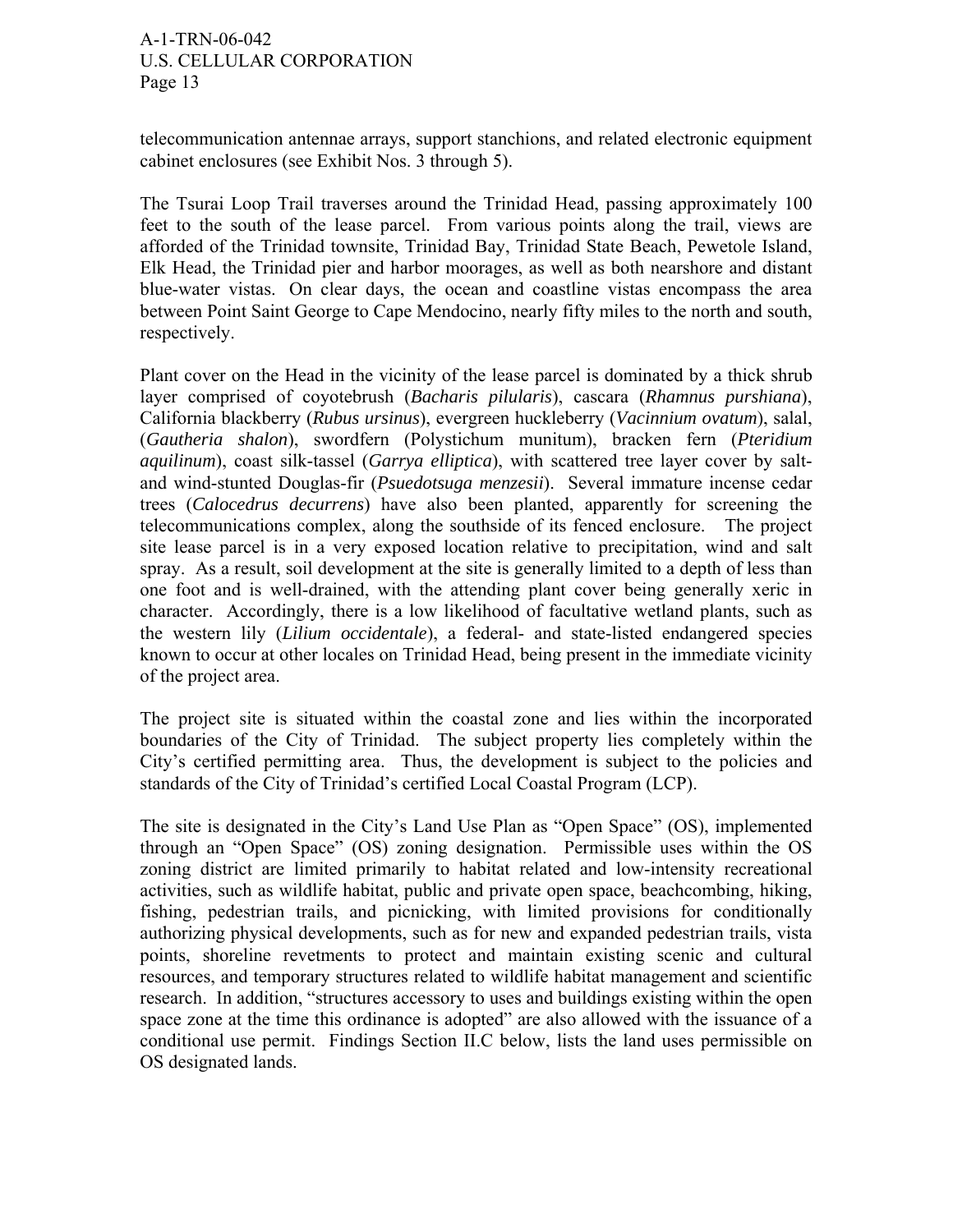Although the City's LCP does not formally designate "highly scenic areas" per se, as noted above, the project site lies within the view corridor of several public vantages, including portions of the Trinidad Head loop trail, the Trinidad pier and harbor areas, Trinidad State Beach, the Memorial Lighthouse, and along segments of the City's main thoroughfares, Edwards, Trinity, and Main Streets. The project site is also visible from prominent public vantage points outside the City across Trinidad Bay and to the south, such as from Scenic Drive and portions of Highway 101, and the beaches between the hamlet of Moonstone Beach and the Trinidad Rancheria.

# **2. Project Description**

The proposed development consists of the installation of two approximately one-footwide by six-foot-long panel cellular telephone transceiver antennae, to be attached, one each, to two existing, roughly 20-foot monopole stanchions. In addition, a series of cabinets containing electronic control equipment would be installed within a five-foot wide by twenty-foot-long area within the existing gravel surfaced pad along the west side of the enclosed lease area (see Exhibit No. 4).

The proposed telecommunication facilities were authorized by the City as a conditionally permitted use, specifically as "structures accessory to uses or buildings existing within the open space zone at the time this ordinance is adopted." Electrical services would be provided to the facility from the existing nearby Pacific Gas and Electric Company power line situated along the access road adjacent to the lease area.

## **C. Impermissible Use Within Open Space Designated Lands**

## 1. Relevant LCP Provisions

Section 3.01 of the Zoning Ordinance of the City of Trinidad (ZOCT) states the following with respect to allowable development:

*No building or part thereof or other structure shall be erected, altered , added to or enlarged, nor shall any land, water, building, structure or premises be used for any purpose or in any manner other than is included among the uses hereinafter listed as permitted in the zone in which such land, water, building, or premises is located.* [Emphasis added.]

ZOCT Section 3.06 states the following with respect to new development complying with zoning district prescriptive standards:

*No building or part thereof shall be erected nor shall any existing building be altered, enlarged or moved into any zone in any manner not in compliance with the minimum yards, maximum building height, maximum density and other regulations for the zone in which such building is*  located, nor shall any parcel of land be divided or the boundaries thereof *adjusted in any manner not in compliance with the minimum lot area,*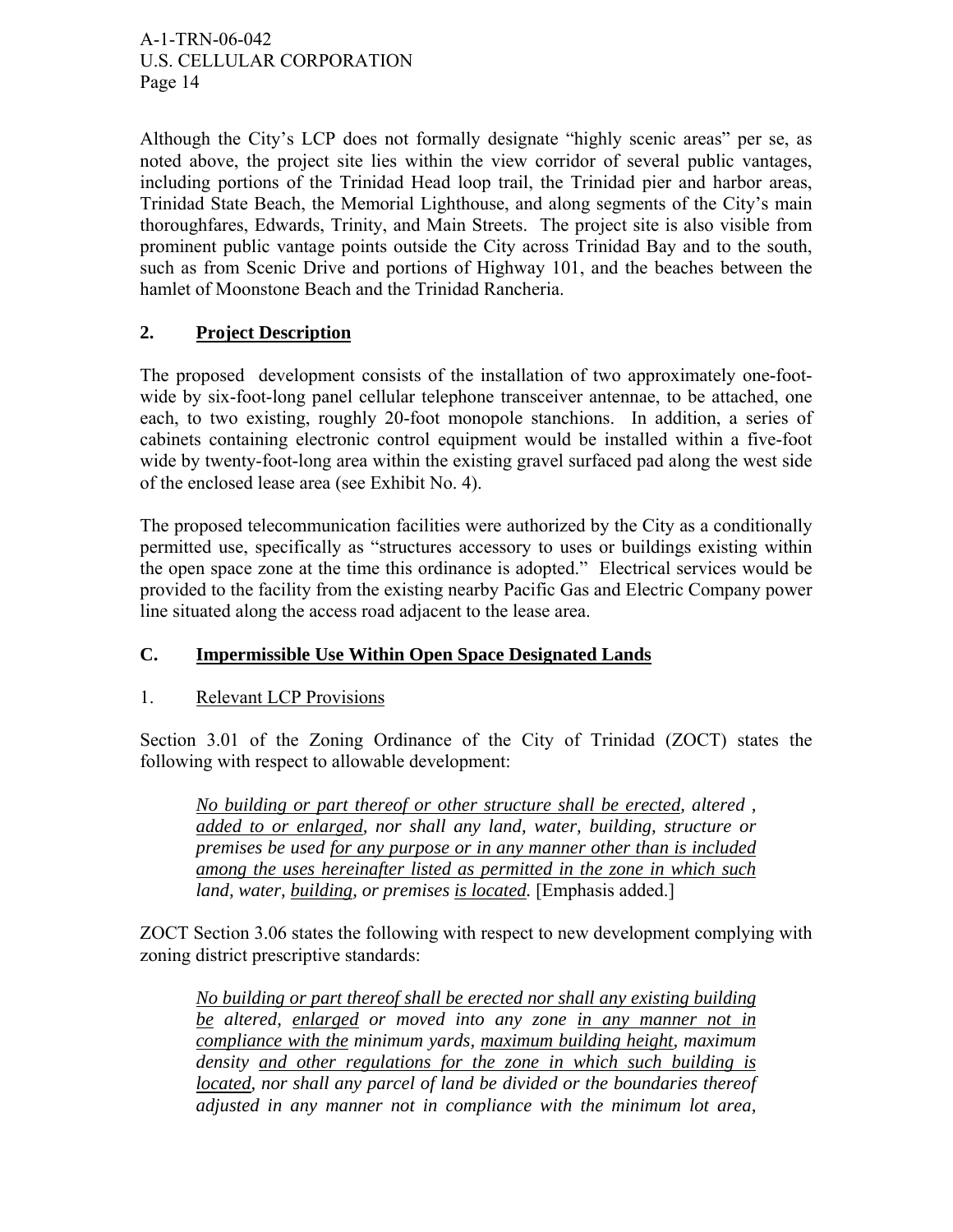*minimum yards, maximum density and other regulations for the zone in which such lot is located, except as provided in Article 6 hereof. No yard or other space provided about any building for the purposes of complying with the provisions of these regulations shall be considered as providing a yard or open space for more than one building or lot unless specifically permitted elsewhere in these regulations.* [Emphasis added.]

Appendix A of the City of Trinidad's Land Use Plan (LUP) defines the "Open Space" land use designation of the project site as follows:

*The Open Space category is intended for unstable areas, steep slopes that will be difficult to develop, and areas of riparian habitat except where such areas are included within large agricultural or timber management areas. The natural constraints require that development be carefully controlled in open space areas. Special site investigations should precede any environmental disturbance in order to minimize adverse impacts. Limited timber harvesting, and limited recreation may be appropriate uses. Public open space and park lands are also included in the Open Space category.* [Emphasis added.]

Section 4.02 of the Zoning Ordinance of the City of Trinidad (ZOCT) states the following with regard to the intent of the Open Space (OS) zoning district:

*The open space zone is intended to be applied to areas designated open space in the Trinidad General Plan. The purpose of this zone is to maximize preservation of the natural and scenic character of these areas including protection of important wildlife habitat and cultural resources, and to ensure that the health and safety of the public is ensured through careful regulations of development in areas affected by geologic instability, steep slopes, tsunami and flood hazards.* [Emphasis added.]

"Principal Permitted Uses" in the OS zoning district are enumerated in ZOTC Section 4.02.A as follows:

- *1. Public and private open space, wildlife habitat.*
- *2. Low-intensity recreation on publicly controlled lands and waters such as beachcombing, hiking, fishing.*
- *3. Pedestrian travel within public access easements consistent with the trail system identified in the General Plan.*
- *4. Removal of vegetation posing an imminent hazard to structures or people if approved by the City Engineer.*
- *5. Picnicing on public lands designated for such use.*

"Uses Permitted With (*sic*) a Use Permit" in the OS zoning district are enumerated in ZOTC Section 4.02.B as follows: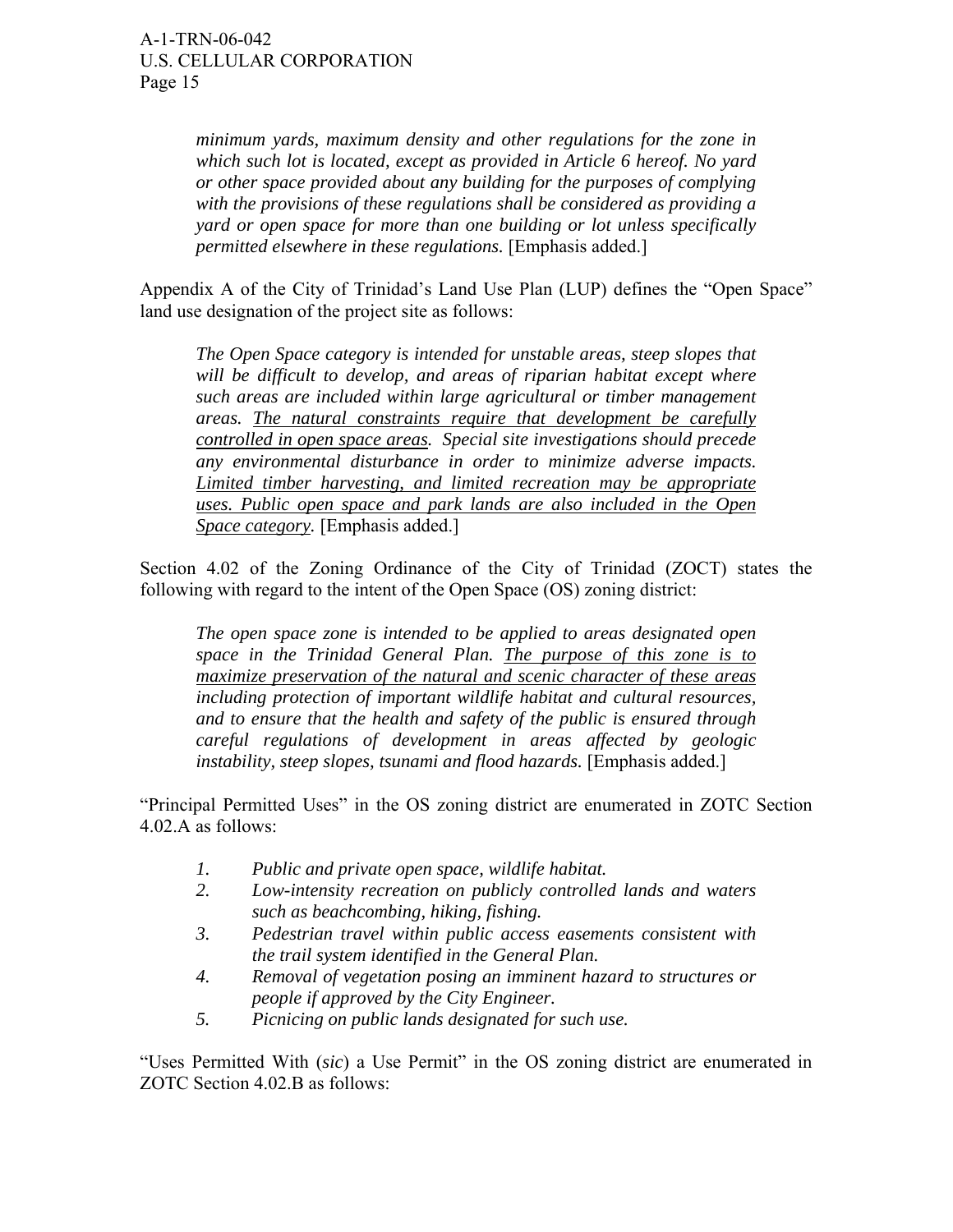- *1. Pedestrian trails, vista points, including improvements to existing facilities.*
- *2. Shoreline related recreation uses, including improvements to existing facilities.*
- *3. Removal of vegetation including timber.*
- *4. Structures and improvements, such as seawalls and revetments, related to the protection or maintenance of scenic and cultural resources, beaches, coastal bluffs and buildings threatened by natural processes.*
- *5. Structures accessory to uses and buildings existing within the open space zone at the time this ordinance is adopted.*
- *6. Wildlife habitat management and scientific research activities and related temporary structures.* [Emphasis added.]

ZOTC Appendix A – *Supplementary Definitions* defines "accessory structures" as follows:

*A detached building or structure, other than a sign, the use of which is accessory to the use of the lot.* [Emphasis added.]

ZOCT Section 6.01 states the following with respect to the intent and applicability of the *General Provisions and Exceptions* article of the City's zoning ordinance:

*The following specific regulations are intended to provide for the locations and control of certain special and accessory uses and to provide supplementary regulations pertaining to yards, buildings, parking, and non-conforming uses which apply to several zones or uses. The following regulations shall apply in all zones. Where the provisions of this article conflict with the provisions of any zone, the provision of this article shall apply.* 

In addition to the specific provision within ZOCT Section 4.02.B.5 for authorizing "accessory structures" meeting certain prerequisites within the Open Space zoning district, ZOCT Section 6.02 provides for authorizing "accessory uses" in all zoning districts as follows:

Accessory uses, as defined herein<sup>2</sup>, shall be permitted as appurtenant to *any permitted use, without the necessity of securing a use permit, unless particularly provided in this article, provided that no accessory use shall be conducted on any property in the SE, SR and UR zones unless and until the main building is erected and occupied, or until a use permit is secured.* 

 $\frac{1}{2}$  Zoning Ordinance Appendix A defines the term "accessory use" as "*A subordinate use which is customarily incidental to the primary use of the premises, and which does not alter or change the character of the premises.*" [Emphases added.]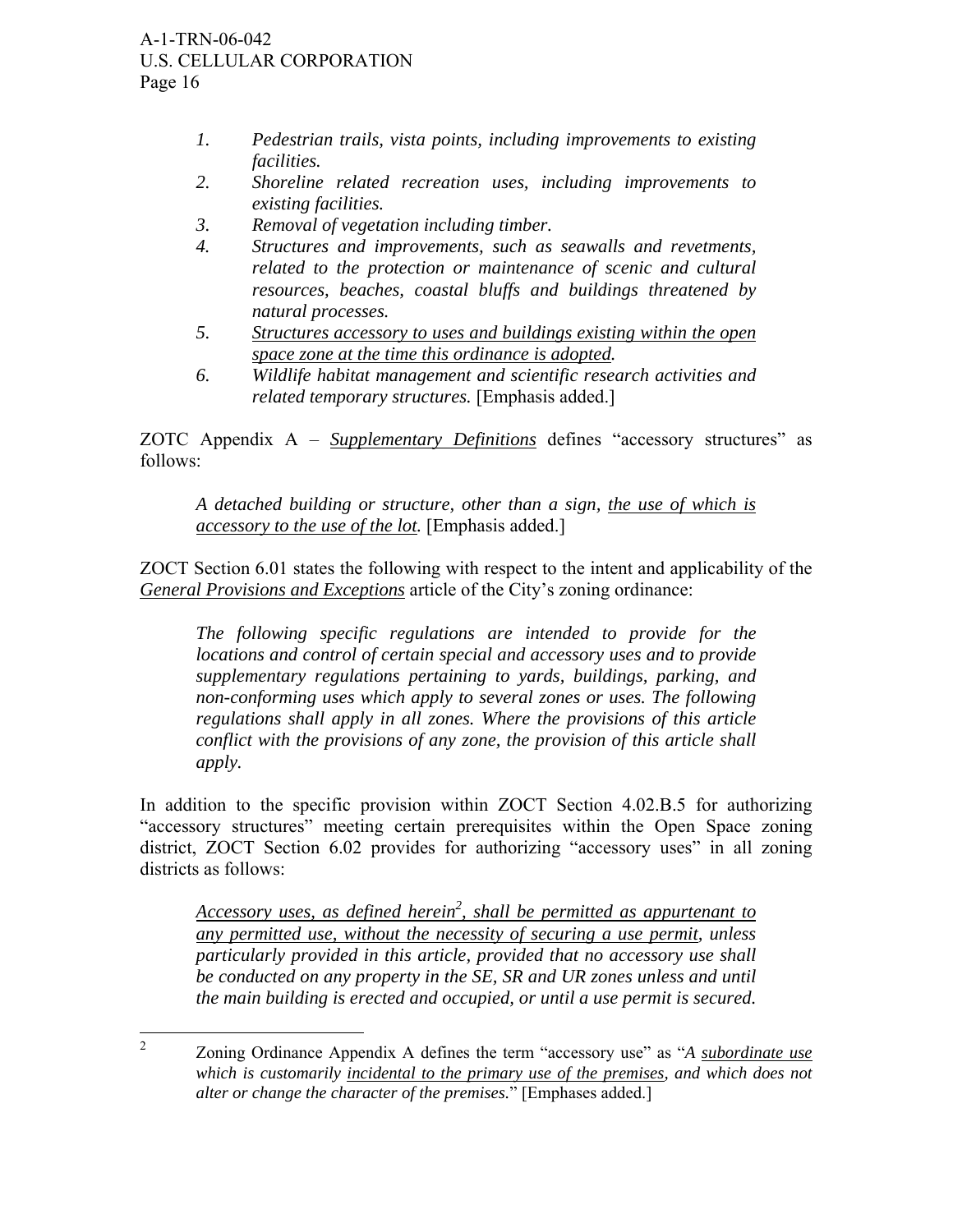*Use of a recreational vehicle as a temporary residence by visitors for not more than 15 days in any calendar year shall be a use accessory to a dwelling.* [Emphasis added.]

#### 2. Analysis

The "Zoning Ordinance of the City of Trinidad," together with its grading and subdivision ordinances, comprise the Implementation Program for the City's certified LCP. Similar to many other local jurisdiction's land use regulatory programs, the City of Trinidad's zoning ordinance is organized in a series of chapters identifying and set forth permissible uses for various base and overlay zoning districts. These regulations are further modified by exceptions granted to the prescriptive standards applicable for certain classes of development or locations as may be needed to more effectively administer the standards jurisdiction-wide. For example, the City's zoning ordinance establishes an "Open Space" zoning district and sets standards for allowable development therein by listing categories of principal and conditionally permissible uses and development types, minimum lot size for land divisions, maximum residential density, maximum height of structures, and special review considerations for development undertaken in geologically unstable or cultural resource sensitive areas. These regulations can be modified in other sections of the zoning regulations where overriding provisions to the particular zoning districts' development parameters, such as the maximum allowable height of structures, lot location, setbacks and permitting requirements for accessory structures, are set forth. Also found within the City's zoning ordinance are regulations for off-street parking requirements, signage limitations, design review procedures, rights for continuing legal nonconforming uses, procedures for the granting of coastal development permits, variances and zoning amendments, and code violation enforcement sanctions.

Like other jurisdictions' development codes, the City of Trinidad's zoning ordinance also contains provisions authorizing hearing officers or bodies to make interpretations regarding certain ambiguous situations. However, under the Trinidad program, this discretion is limited primarily to determinations regarding indistinct boundaries between public rights-of-way and adjoining private properties, whether a zoning district boundary is co-terminus with property lines, decisions regarding the imminence of an emergency situation, or the consistency of certain provisionally approvable uses with conditions within certain geographic settings (e.g., residences in Special Environment zoning districts).

No discretionary authority is granted under the zoning ordinance for a City administrator or hearing officer to waive application of the various development regulations, to exempt imposition of applicable land use regulatory law because of past erroneous regulatory practices, or to make determinations as to the similarity of any unlisted land use to another identified use for purposes of how the zoning standards might be administered for that unlisted use. Moreover, as specifically directed in ZOCT Section 3.01, unless the land use for which the proposed new development is intended to serve has been expressly included in the list of permissible uses of the zoning district in which the new development would be located, any erection alteration, addition to or enlargement of any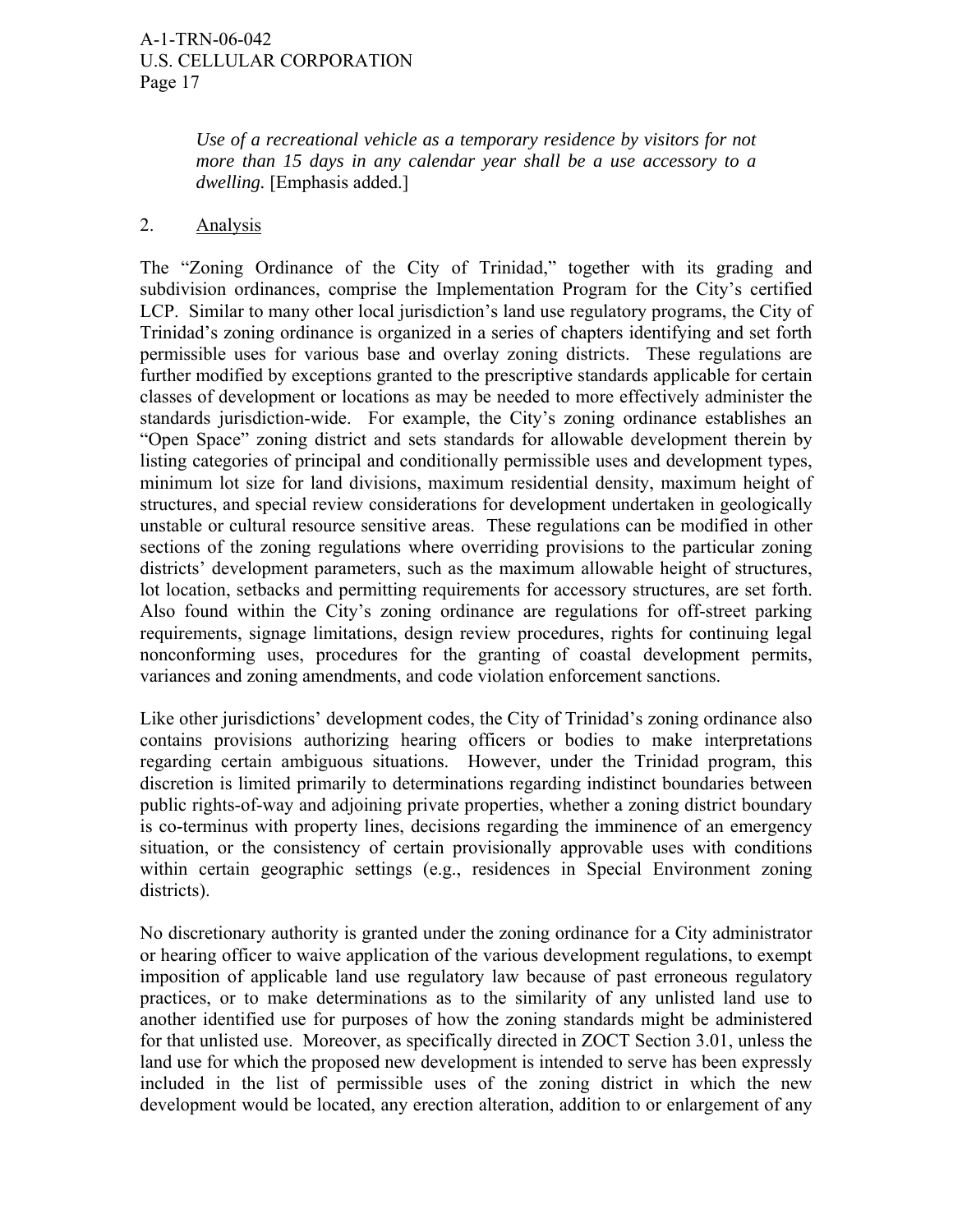such building or structure or part thereof is not to be authorized. Similarly, no grant of approval to deviate from the specified prescriptive standards of the zoning district (i.e., minimum lot area and yard areas, maximum residential density or building height, etc.) may be made unless specifically provided for within the general exceptions article of the zoning ordinance, or through the issuance of a variance, subject to certain mandated findings.

The proposed development entails installation of independently functioning mobile phone and wireless device telecommunication relay equipment. The Commission finds that this use type is not specifically included in the lists of principal- and conditionallypermitted uses of any zoning district within the City. However, given the ultra-high frequency band in which the proposed project apparatus would operate, the use might reasonably be considered as being a form of "radio and television transmission facilities," a conditional use unique to the Public and Religious zoning district, even though the proposed facilities would not primarily entail commercial electronic broadcast media per se. Thus, at a minimum, either redesignation of the Trinidad Head lease area's land use and zoning designation from Open Space to Public and Religious or amending the Open Space designations' standards to allow for telecommunication facility development would be necessary before a coastal development permit could authorize the proposed use at the proposed location consistent with the principally permitted or conditional use provisions of the certified LCP. The Commission notes the City could also process an LCP amendment, with or without the applicant's participation, expressly permitting telecommunications facilities as a permitted use in other specified zones. The Commission has acted on several such proposed amendments in the coastal zone and has approved such amendments consistent with the applicable provisions of the Coastal Act and the certified LUP.

Alternatively, as has been the practice followed by the City when this appealed development and its antecedents were before that local agency, the proposed development might be considered as "*structures accessory to uses and buildings existing within the open space zone at the time this ordinance is adopted.*" However, to qualify as this use type, the development must meet the two prerequisites set forth in ZOCT Section 4.02.B.5: (1) the subject improvement needs to truly be "accessory," insofar as it is physically and/or functionally subordinate, supplemental, or secondary to a primary use; and (2) that primary use must have been existing within the development site's Open Space zoning district on May 22, 1985, the date of adoption of the zoning ordinance for Trinidad Head. The Commission finds that neither of these two conditions are met by the proposed development, as the project improvements comprise independently functioning telecommunications facilities with no interdependence upon the other similar equipment at the site and, at the time the ordinance was adopted, no primary use was in place within the Open Space zoning district encompassing the Trinidad Head site for which the subject new development would serve in an accessorial capacity.

Therefore, the Commission finds that, as the subject telecommunication facilities are not included within the specific list of principal and conditionally permissible uses within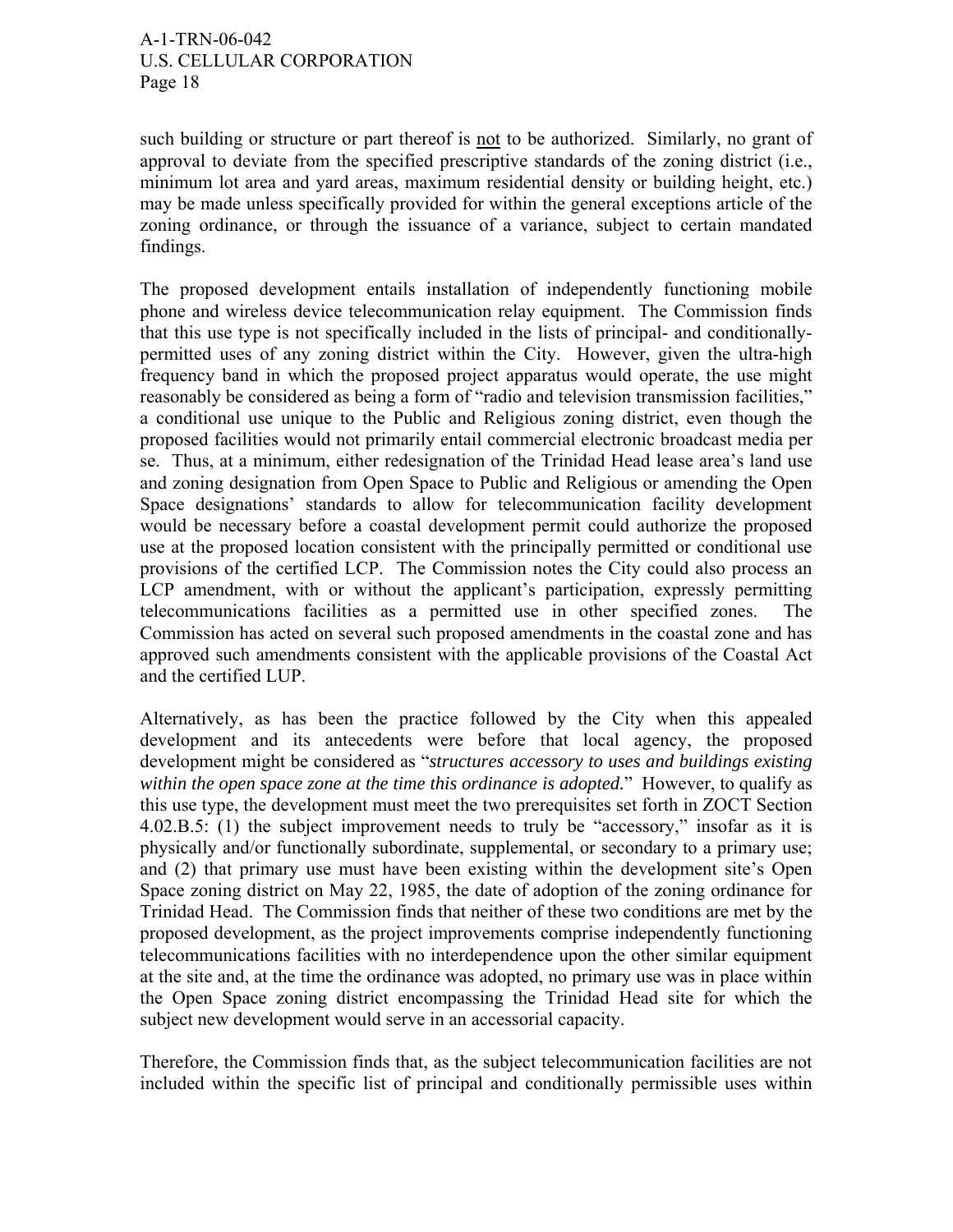Open Space zoning districts, and the proposed development would be inconsistent with ZOCT Section 3.01.

The zoning ordinance does contain a "general provisions and exceptions" chapter which supersede and modify certain of the development regulations set forth in the various zoning district sections of the code. Chief among these modifications are provisions for the authorization of accessory uses without the issuance of a conditional use permit. In addition to not appearing among the list of principally and conditionally permitted uses of the various zoning districts, the proposed project would be inconsistent with other standards of the LCP regarding the approval of accessory uses in any zoning district and the applicable maximum height regulations. Although ZOCT Section 6.02 provides for the approval of accessory uses in any zoning district if such use is appurtenant to any principally-permitted use, the accessory use must nonetheless meet the definition for the development type as set forth within the zoning code. The definition of "accessory use" contained in Appendix A of the zoning ordinance instructs that that use must be a "*subordinate use*" as well as one "*customarily incidental to the primary use of the premises*." Furthermore, such use must be one "*which does not alter or change the character of the premises.*" Just as the proposed development cannot be recognized as an "accessory structure" permissible as a conditional use within the Open Space zoning district, the Commission similarly finds the proposed telecommunication facilities are neither a subordinate land use nor incidental to a primary use at the project site. Therefore, in addition to the foregoing findings regarding the permissibility of the subject telecommunication facilities as one of the enumerated uses within the open space zoning district, the Commission finds that the proposed development would also be inconsistent with the LCP provisions for approval of accessory uses in all zones including ZOCT Section 6.02.

As the proposed development is neither a principal or conditional use within the Open Space zoning district and is not an accessory use allowed in all zones, the proposed development is not an allowable use and must be denied.

The Commission notes that even if the proposed use of the site were for one of the allowable uses within the Open Space zoning district, which it is not, the project is also inconsistent with other sections of the LCP, as discussed below.

## **D. Inconsistency with Height Restrictions**

## 1. Relevant LCP Provisions

ZOCT Section 6.01 states the following with respect to the intent and applicability of the *General Provisions and Exceptions* article of the City's zoning ordinance:

*The following specific regulations are intended to provide for the locations and control of certain special and accessory uses and to provide supplementary regulations pertaining to yards, buildings, parking, and non-conforming uses which apply to several zones or uses. The following*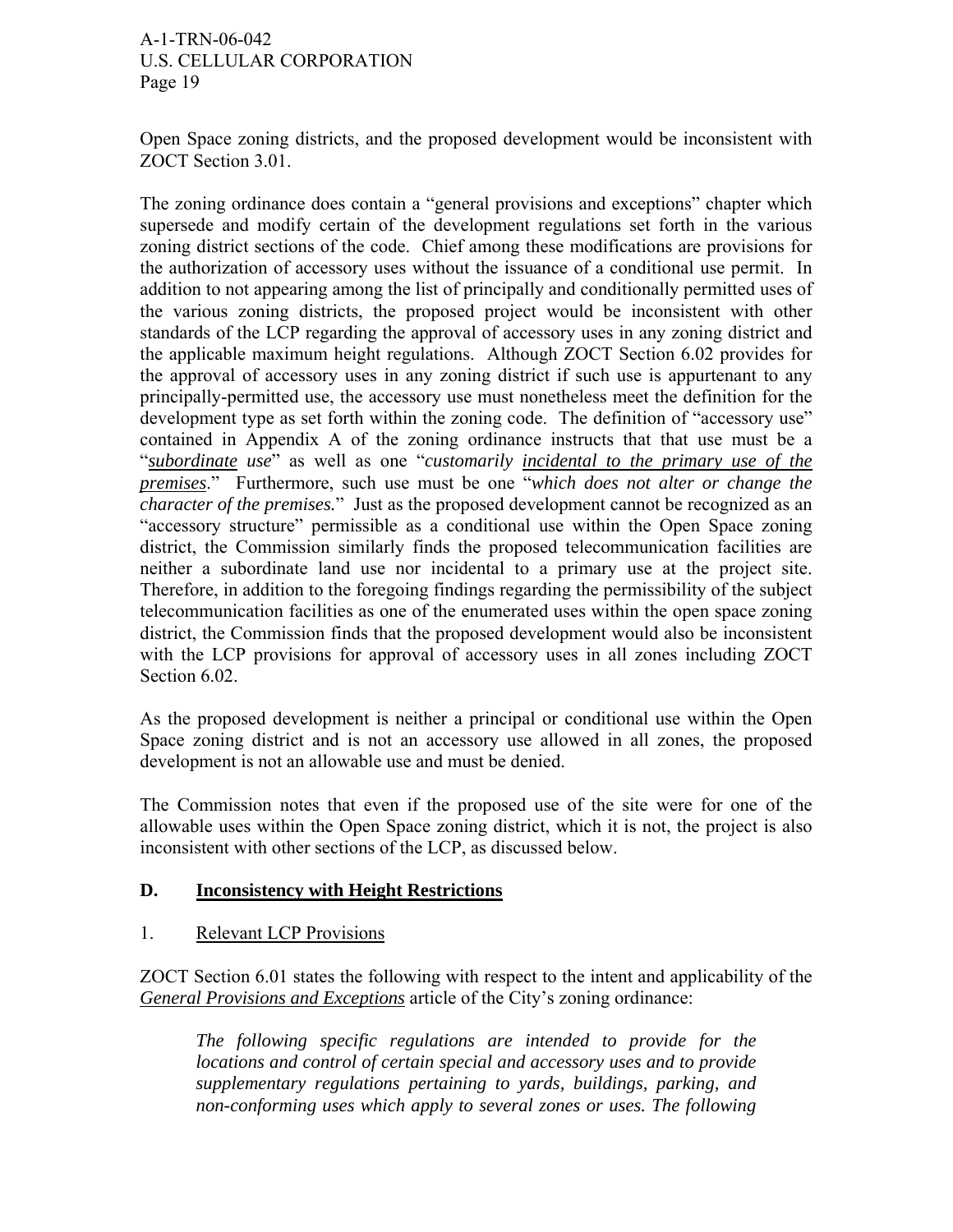*regulations shall apply in all zones. Where the provisions of this article conflict with the provisions of any zone, the provision of this article shall apply.* 

ZOCT Section 6.09, in applicable part, establishes the following maximum height standard for authorized accessory structures:

*Accessory structures shall not be more than 15 feet in height in the SR and UR zones and shall comply with the maximum buiding* (sic) *height limitation in other zones.* [Emphasis added.]

ZOCT Section 4.02.C.2 establishes the maximum building height for development within the Open Space zoning district as follows:

*15 feet except that the design assistance committee may require a lesser height if necessary to accomplish the purposes of subsection C3 and C5*. 3 [Emphasis added.]

ZOCT Section 6.10 provides the following modifications to the height standards set forth in ZOCT Sections 4.02 and 6.09:

*Heights of buildings and structures shall be measured vertically from the average ground level of the ground covered by the building to the highest point of the roof. Chimneys, vents, flagpoles, conventional television reception antennas, ventilating and air-conditioning equipment, parapet walls and similar architectural and mechanical appurtenances shall be excluded in making such measurement.* [Emphasis added.]

2. Analysis

As discussed above in Findings Section II.C, the zoning ordinance contains a "general provisions and exceptions" chapter which can supersede and modify certain of the development regulations set forth in the various zoning district sections of the code. Chief among these modifications are provisions for the authorization of accessory uses without the issuance of a conditional use permit, and exceptions to the specific height limitations for accessory structures set forth in the regulations for each zoning district.

 $\frac{1}{3}$  Cited sub-sections C3 and C5 refer to other OS zone standards for minimizing impacts associated with development on geologically unstable slopes and within the Tsurai Study Area, respectively. Although much of the periphery of Trinidad Head comprises near vertical ocean cliff faces, the telecommunications lease area is situated on the crest of the headland and is not in a setting that has been identified as consisting of "unstable" or "questionable stability" lands. Additionally, the project site is not located within the Tsurai Study Area. Accordingly, the provision authorizing the hearing body to further restrict maximum structural height below 15 feet would not be applicable.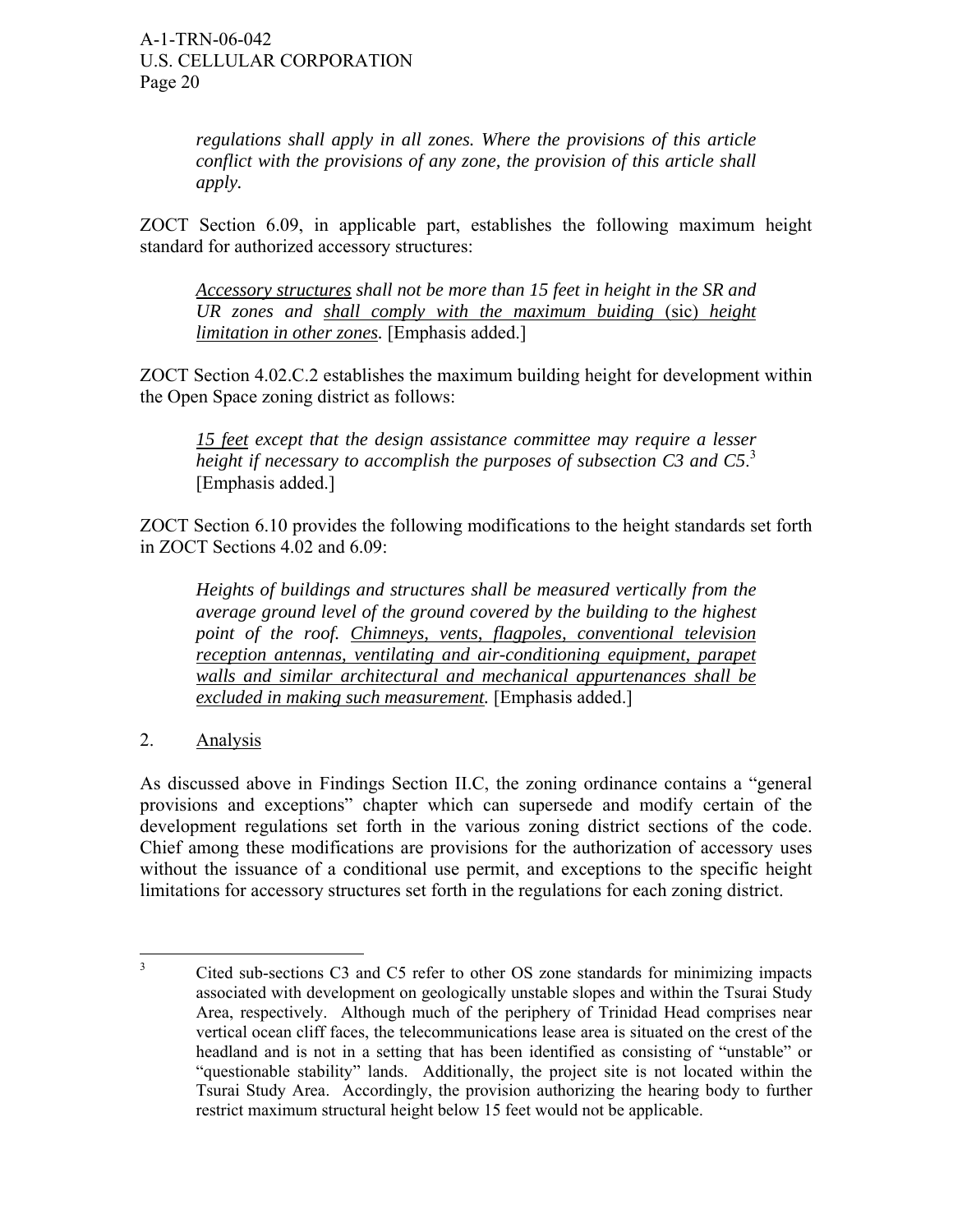The project is inconsistent with the height limitations established for both development specifically within the Open Space zoning district and generally as an accessory use or structure Citywide. The project entails the attachment of two panel antennae, one each, near the top of the two existing 21-foot wooden stanchions within the telecommunications facility lease area with a resulting overall height of approximately 22 to 23 feet. This placement would exceed the 15-foot height maximum established for the Open Space zoning district. Furthermore, as the project structures would not constitute one of the architectural or mechanical appurtenances identified in ZOCT Section 6.10 for which the zoning district height standards may be waived, the development cannot be exempted from the Open Space district's 15-foot maximum height standard and, as directed by ZOTC Sections 3.01 and 3.06, may not be authorized. Therefore, the Commission finds the development inconsistent with the height standards set forth in the LCP and must be denied. Even if the project was consistent with the applicable height standards set forth in the LCP, which it is not, the proposed development is independently inconsistent with other provisions of the certified LCP.

# **E. Protection of the Open Space Coastal Resources of Trinidad Head**

## 1. Relevant LCP Provisions

The Land Use Plan (LUP) component of the City of Trinidad's certified Local Coastal Program comprise the policies contained in the Trinidad General Plan. The LUP identifies numerous types of natural resources present on Trinidad Head warranting protection, establishes development proposal procedures, and sets limitations on the type and scale of development so that the inherent quality and integrity of these resources are sustained. The natural resources include its historic significance, prominent coastal headland topography, open space aesthetics, flora and fauna, recreational opportunities, and visual resources.

Policy No. 17 of the *Biological Resources* chapter of the LUP states:

*Development of Trinidad Head should be kept to a minimum to protect the mammals and rare plants located there. The location of rare plants should be considered in the development of any trails.* [Emphasis added.]

Policy No. 39 of the *Circulation* chapter of the LUP states:

*Scenic Drive, Stagecoach Road and Patricks Point Drive north of the intersection with Stagecoach Road, and Edwards Street are the three scenic routes in the planning area. Scenic Drive is limited to one lane in certain areas but it should be considered a scenic road because of the spectacular views it affords of the coastline.* [Emphases added.]

Policy No. 66 of the *Recreation* chapter of the LUP: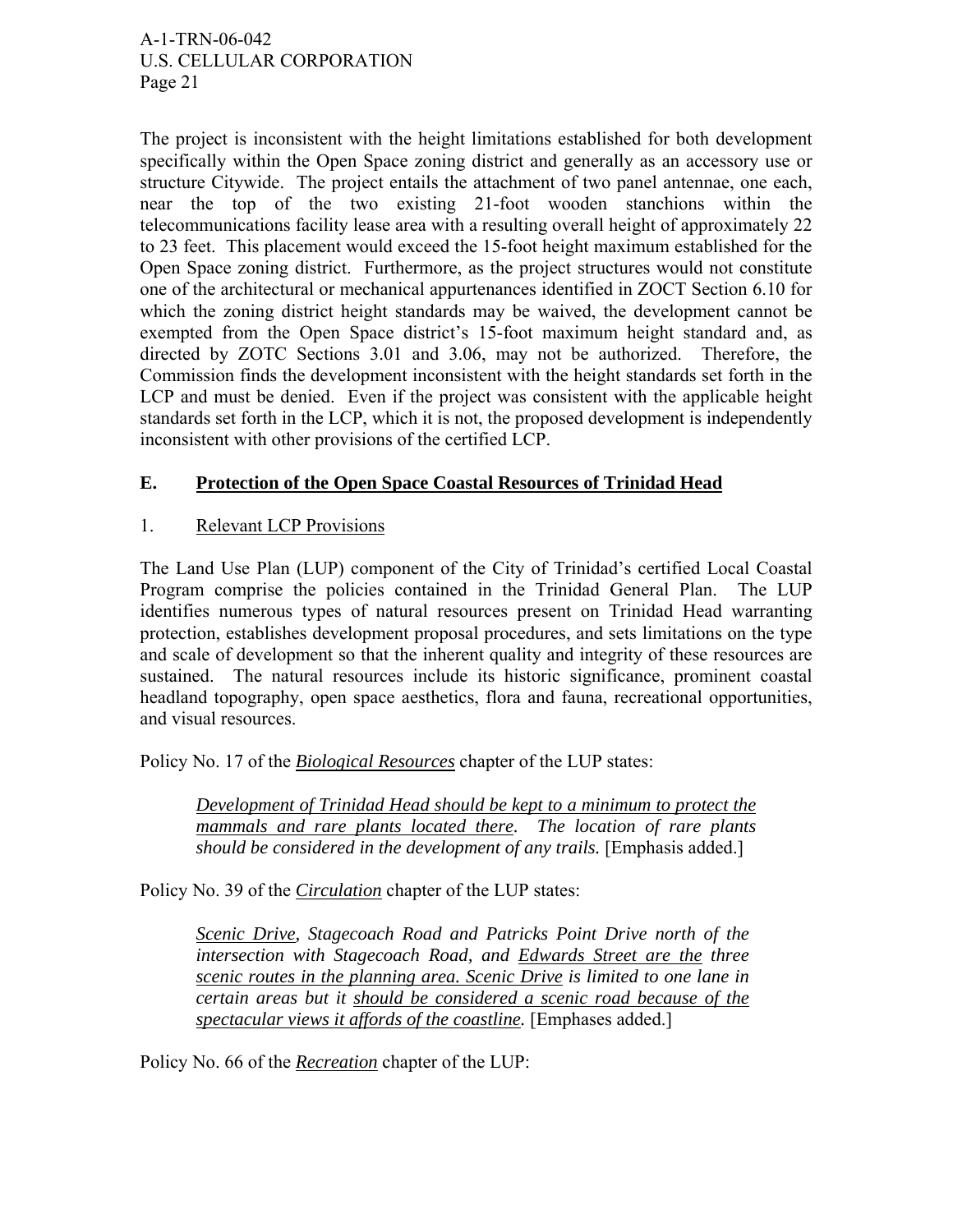*Trinidad Head will be kept in its natural state with hiking trails and vista points. Public vehicular access should only be allowed as far as the existing harbor overlook.* 

The *Community Design* chapter of the LUP contains the following discussion with regard to the presence of Trinidad Head as a contributing factor to the historic character of the community:

*Another element of community character often mentioned by property owners is the historical background of the city. There are five historical areas or structures in the community and several old houses. In 1775 Spanish explorers erected a cross on Trinidid* (sic) *Head. A large granite cross has been erected there to commemorate the event.* 

Policy No. 76 of the *Community Design* chapter of the LUP directs:

*The design assistance committee should ensure that any proposed development does not detract from these historical sites and structures.* 

LUP Appendix B, entitled *Community Design Considerations*, contains, in applicable part, the following design review criteria for development at the project site in the intent of protecting the visual resources and character of the Trinidad community area:

- *1. Structures in, or adjacent to, open space areas should be constructed of materials that reproduce natural colors and textures as closely as possible.*
- *2. Where possible, structures on sites visible from the beach should be setback as far as possible to make the structure as visually unobtrusive as possible.*
- *3. Except for necessary public safety facilities, structures should blend with the natural visual form of the area and not unnecessarily extend above the natural silhouette or the silhouette of existing structures in the area.*
- *4. Buildings, fences, paved areas, signs and landscaping, and similar developments shall not be allowed to significantly block views of the shoreline from key public viewing points or from view points inside structures located uphill from the proposed development…*
- *6. Plant materials should be used to integrate the man-made and natural environments, to screen or soften the visual impact of new development and to provide diversity in developed areas. Existing attractive vegetation common to the area shall be used.*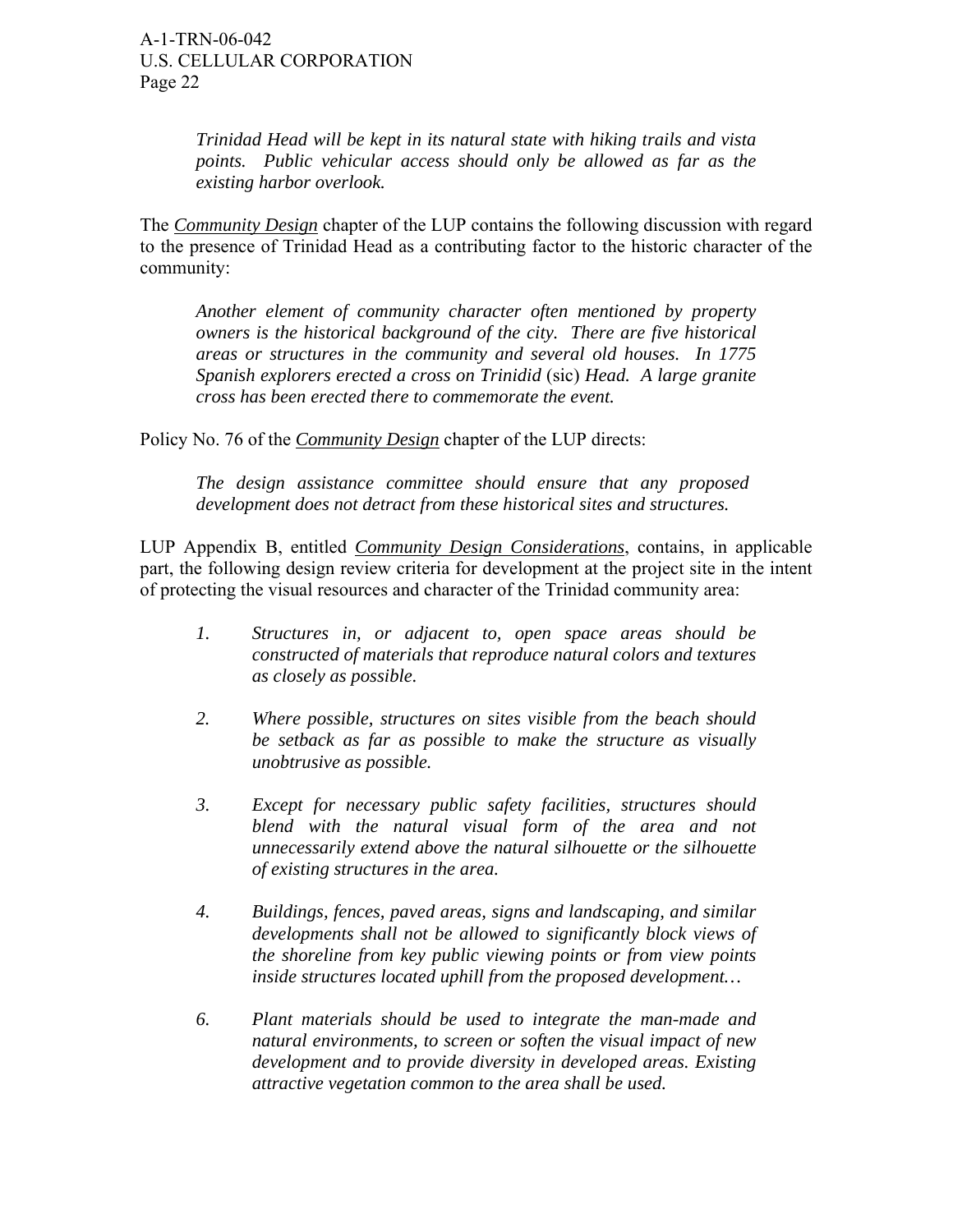- *7. The visual destruction of natural land forms caused by cutting, filling, grading or vegetation removal shall be minimal. Structures should be designed to fit hillside sites rather than altering the land form to accommodate structures designed for level sites…*
- *11. Whenever possible, new development should include underground service connections. When above ground facilities are the only alternative they should follow the least visible route (e.g., tree rows, ravines) , cross ridgelines at the most visually unobtrusive locations, be well designed, simple and unobtrusive in appearance, have a minimum of bulk and make use of compatible colors and materials.*

Following the City's annexation of Trinidad Head in 1984, on May 22, 1985, the Commission certified an amendment to the City of Trinidad's LCP to apply Open Space land use and zoning designations to the 47-acre area acquired by the City.

Appendix A of the LUP defined the "Open Space" land use designation of the project site as follows:

*The Open Space category is intended for unstable areas, steep slopes that will be difficult to develop, and areas of riparian habitat except where such areas are included within large agricultural or timber management areas. The natural constraints require that development be carefully controlled in open space areas. Special site investigations should precede any environmental disturbance in order to minimize adverse impacts. Limited timber harvesting, and limited recreation may be appropriate uses. Public open space and park lands are also included in the Open Space category.* [Emphasis added.]

Section 4.02 of the Zoning Ordinance of the City of Trinidad (ZOCT) states the following with regard to the intent of the Open Space (OS) zoning district:

*The open space zone is intended to be applied to areas designated open space in the Trinidad General Plan. The purpose of this zone is to maximize preservation of the natural and scenic character of these areas including protection of important wildlife habitat and cultural resources, and to ensure that the health and safety of the public is ensured through careful regulations of development in areas affected by geologic instability, steep slopes, tsunami and flood hazards.* [Emphasis added.]

2. Analysis

In addition to being considered a sacred place in the cosmology of the coastal Yurok and Tsurai peoples, a designated state historical landmark (HUM-146), having a site listed within the National Register of Historic Places (USCG Light Station), being surrounded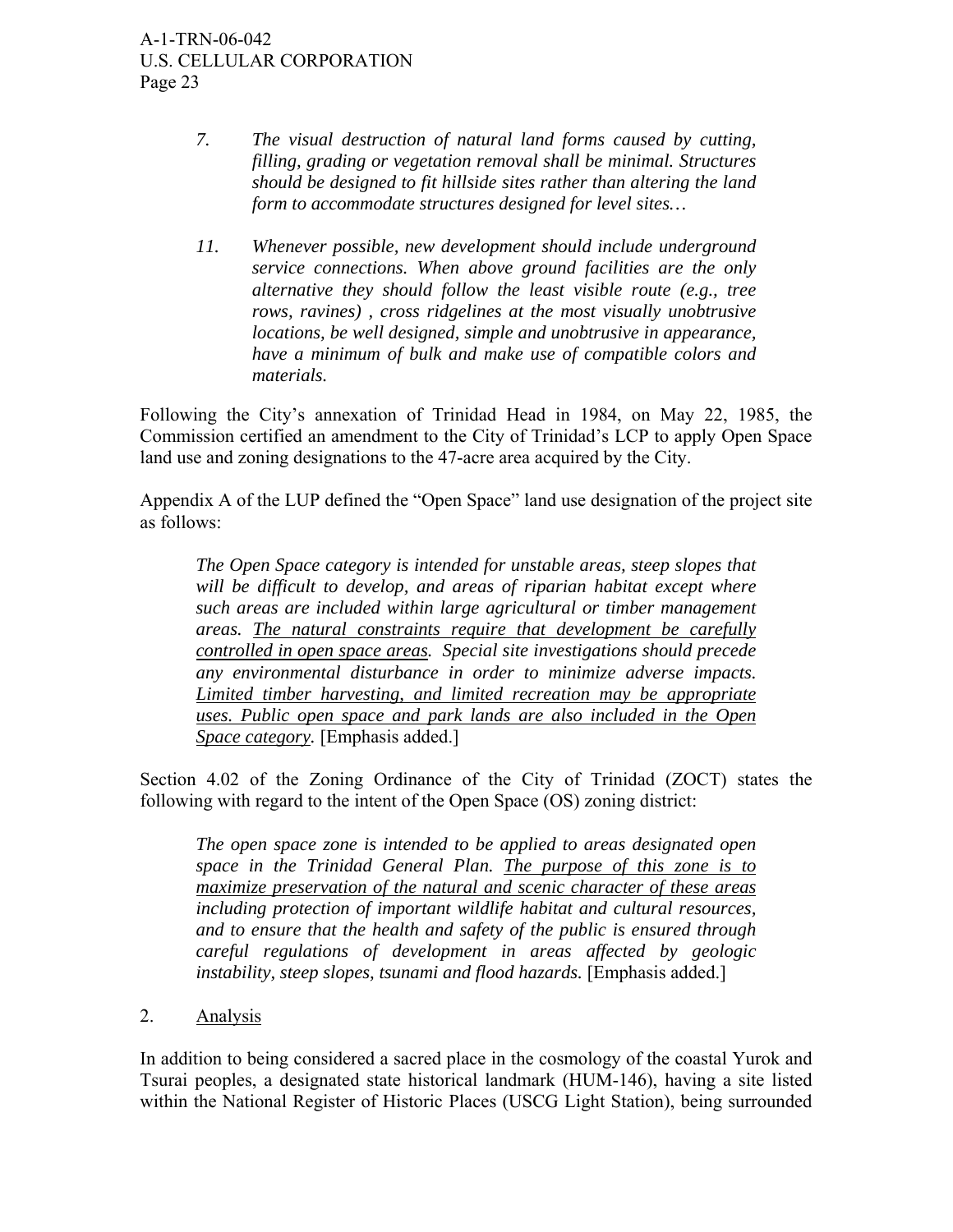by one of the 101 statewide "Critical Coastal Areas" identified under the California Ocean Plan (Kelp Beds at Trinidad Head), and situated alongside one of the 34 "Areas of Special Biological Significance" by the State Water Resources Control Board (adjoining 297 acre of ocean waters), the Trinidad Head landform on which the project would be sited comprises one of the most noteworthy coastal areas within California. In addition to its fringing coastal waters and kelp beds, Trinidad Head also affords significant habitat to a variety of environmentally sensitive plant and animal species, including the western lily (*Lilium occidentale*) and a variety of protected waterfowl and marine mammals on its bluff faces and intertidal areas The landform is also a major local visual amenity to the local area, given its location within the viewshed of two of the scenic routes identified in the City's LUP and its designation as a "significant natural feature" within the visual resources inventory of the County of Humboldt LUP's Trinidad Area Plan geographic segment.

The significant coastal resource amenities of Trinidad Head are noted in several contexts within the LCP. Protection of these resources, primarily through allowing only minimal development on Trinidad Head, is emphasized within several LCP policies and standards, most notably the purpose statements of the Open Space land use and zoning districts, and in Policies 17 and 66 of the LUP. In addition, the LCP directs that development proposals occurring within the Open Space designated area encompassing Trinidad Head are to received enhanced considerations with regard to evaluating, preventing, and mitigating potential impacts to:

- Natural open space amenities
- Wildlife and rare plant habitat;
- Recreational trail use:
- Cultural and historical resources;
- Geologic stability and hydrology
- Hydrology;
- Water quality; and
- Views to and along the coastline.

The Commission finds that based upon the directives within the City's LCP regarding Open Space designated lands in general and Trinidad Head in particular, the proposed development would not be consistent with these various policies, as the proposed project will significantly contribute to the degradation of coastal resources, either directly or cumulatively, contrary to the directives within the LCP.

## Open Space Amenities in General

Firstly, as stated in several LCP policies, only very minimal development in envisioned for Trinidad Head, primarily limited to recreational trails and vista points, other nonconsumptive, passive recreational uses such as picnicking, fishing, and beachcombing, and construction of certain qualifying accessory structures supporting existing primary uses, in keeping with protecting the natural and scenic character of the area. The proposed project does not comprise one of the categories of potentially compatible uses.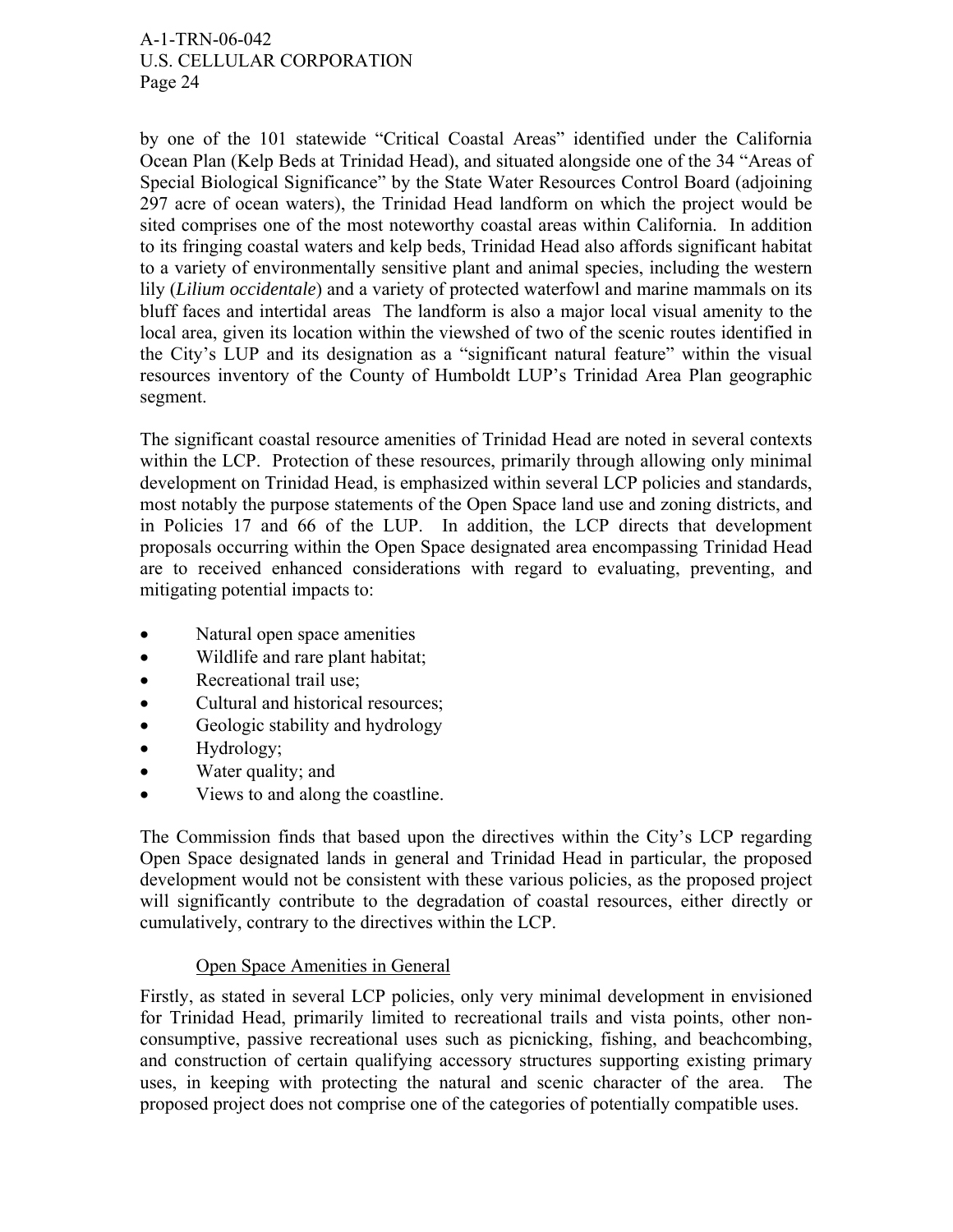#### Wildlife and Rare Plant Habitat

Secondly, the LCP directs that vehicular access is to be restricted and that other recognized uses, such as vegetation removal, active wildlife management, and scientific research activities, or the construction of qualifying accessory structures, be carefully assessed for their compatibility with the dominant open space amenities of the area, with their size and scope being limited accordingly. Given the required physical operating parameters of the proposed mobile phone and wireless service, the adverse visual impacts of such facilities to the open space amenities of the Trinidad Head area are significant. For example, the subject mobile phone and wireless service facilities require line-of-sight locations in order for the radio signal transmissions to be effectively received and relayed. Consequently, as a matter of practical necessity, the facilities must be placed on or near the highest elevations on the site. The proposed development therefore will significantly adversely impact visual resources, both in terms of interfering with views to and along the coast, and by altering the character of the Trinidad Head setting as viewed from other vantage points, such as the foot of Edwards Street, along Scenic Drive or from adjoining state parklands.

#### Recreational Trail Use

Thirdly, the proposed telecommunications facilities also entail electronic control devices which require environmental control cooling fans to ensure their proper functioning. These cooling fans can, especially on sunny, calm days, generate significant levels of noise that, both directly and together with other existing equipment, can detract from the natural open space character and aesthetics of the area, impacting the recreational experience of trail users and wildlife in the vicinity.

Fourthly, if telecommunications infrastructure is installed at this location, the related service and support needs also increase. Increases in maintenance vehicular traffic will cause further conflicts to the primarily pedestrian-mode recreationists who need to use portions of the narrow one-lane road for access to the trails. Additionally, increased road way use will result in the need for more frequent road maintenance which, when involving ground-disturbing grading, adversely affects rare plant habitat, alters runoff patterns, and degrades the quality of surrounding coastal waters.

#### Visual Resources

Lastly, Trinidad Head is a visual resource of both locally designated and statewide significance. In addition to being recognized within both the City and County LCPs as a noteworthy element within the scenic vistas of the Trinidad area, topographically this promontory ranks alongside Point Saint George, Point Arena, Cape Mendocino, Point Reyes, Point Sur, Morro Rock, and Point Dume as one of California's most prominent rocky headlands, offering on clear days wide-sweeping views of tens of miles of adjoining coastline. The proposed telecommunication facilities will cumulatively adversely affect the natural aesthetics of the area by introducing an additional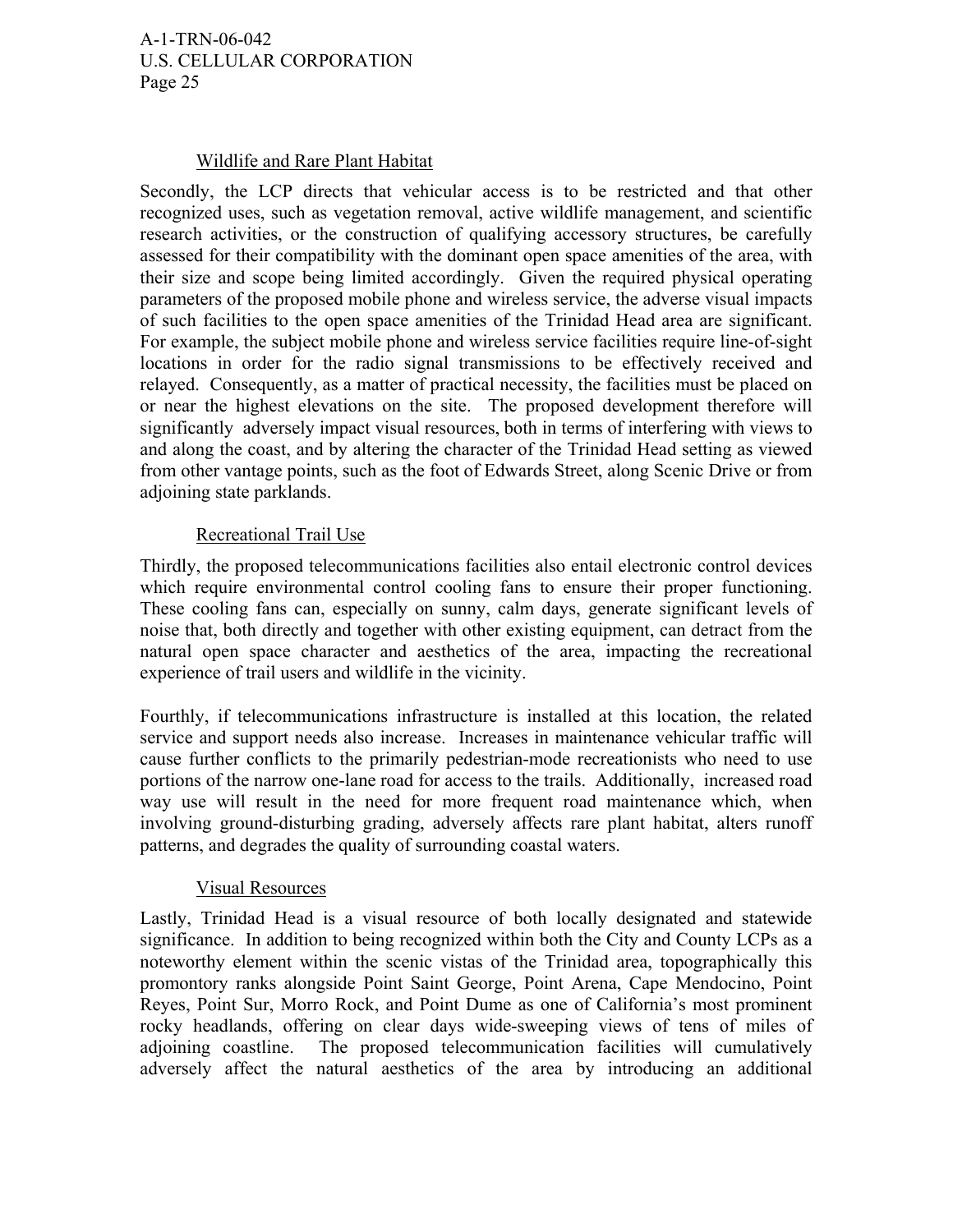approximately 12 square-feet<sup>4</sup> of anthropogenic materials surface area into the portions of the viewshed visible from public vantage points along the Tsurai Loop Trail, within the harbor area, and from other adjacent beach, coastline, and parkland locales.

The Commission acknowledges that there are other existing commercial telecommunications facilities on Trinidad Head that are presently affecting the viewshed. However, these projects were approved by the City of Trinidad, and, as these developments were not appealed, were not directly reviewed by the Commission for their effects on the visual resources of the area.

The Commission further notes that the continued presence of these facilities is limited by the ground lease to the 40' x 60' area in which the equipment is located which will expire in 2017. The Commission further notes that notwithstanding its withdrawal from formal hearing at the City Council's January 23, 2007 meeting, a resolution declaring a moratorium on the authorization of the installation of additional telecommunication facilities during the remaining term of the ground lease and a statement of intention to not extend at Trinidad Head the lease once it has expired, was recently drafted by a Councilmember for consideration by the Council (see Exhibit No. 11). Accordingly, as discontinuance of the commercial telecommunications use on Trinidad Head within the next ten years is likely, the portion of Trinidad Head affected by these facilities could be returned to a more natural and scenic appearance.

In addition, the Commission also recognizes that there are other developments on Trinidad Head that influence the visual resources of the area, namely the public service federal telecommunications and environmental monitoring facilities administered by the U.S. Coast Guard and the National Oceanographic and Atmospheric Administration (NOAA). The U.S. Coast Guard radio facilities were developed prior to the enactment of the Coastal Zone Management Act in 1972 and were not subject to consistency review by the Commission. The environmental monitoring facility erected by NOAA was granted a "negative determination" by the Commission in 2002, concurring with the applicant agency's analysis that these scientific monitoring facilities, representing one of a network of similar facilities developed under international treaty world-wide for studying the concentrations, dispersal, and chemical reactivity of various atmospheric pollutants, would be consistent with the policies and standards of the Coastal Act, California's coastal management program.

Moreover, distinctions can be made between the commercial telecommunications facility and the federal installations in terms of their relative visual dominance. The telecommunications lease parcel is located somewhat down slope from the crest of Trinidad Head on the southeasterly aspect of the landform, whereas the Coast Guard and NOAA facilities are sited around to the summit on the more north-northwestern aspect of

 $\frac{1}{4}$ The referenced 12 square-feet relates to the surface area of the two 1' x 6' panel antennae. As the associated  $5'$  x 20' equipment cabinetry would be erected in an area surrounded by existing trees, shrubs, and fencing, this componentry would not be similarly visible from public vantage points.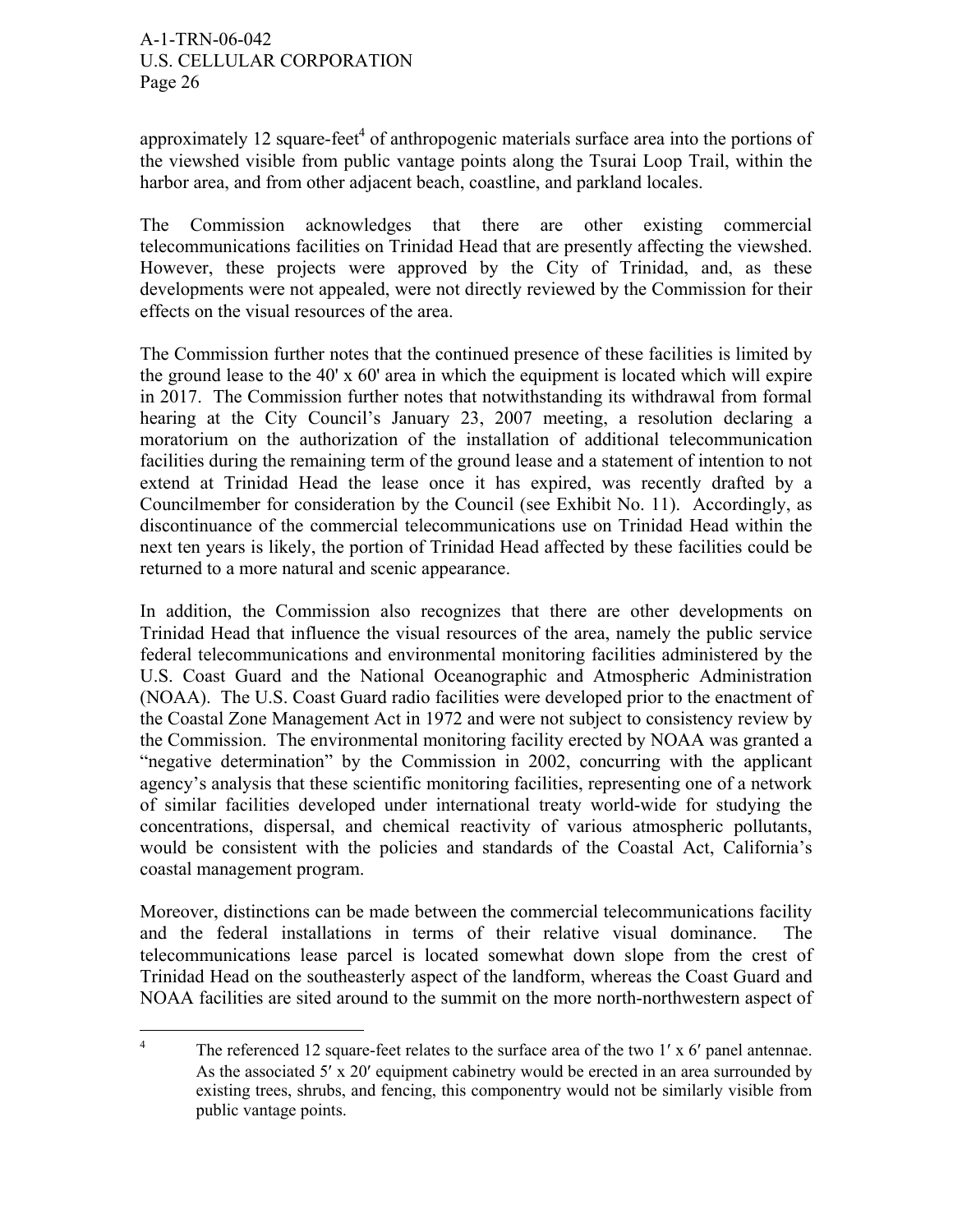the headland. As a result, the telecommunications facilities represent a more prominent feature within the foreground of the viewscape of the natural silhouette of the Trinidad Head looking northerly from the upper portion of Tsurai Loop Trail in proximity to the Heceta Landing commemorative cross and nearby vista points along the trail, from the foot of Edwards Street — a designated scenic route, from other public vantage points within the City and harbor area, and from along Scenic Drive to the southeast of the City. While the Coast Guard and NOAA facilities are similarly visible from these locales, their exposure is generally limited to the upper portions of the transmission equipment, with the attending trailers, fencing, walkways and other improvements being more out of the lines of sight or screened by intervening vegetation growing on the northern face of the Head. In addition, with four vertical stanchions ranging in height from roughly 20 feet to 45 feet housing a variety of attached dishes, panels, and whip antennae, and associated equipment cabinetry, guy wires and cross-members all clustered within the relatively small, approximately 1,000-square-foot area of the 60' x 40' lease site and in close proximity to the line of electrical service poles flanking the adjacent access road, the visual density of the commercial telecommunication facilities is much more intense than the relatively dispersed federal installations situated further upslope.

Therefore, the Commission finds that the proposed development would create a cumulative adverse impact on visual resources that would be inconsistent with the requirements of Policy 66 of the LUP that Trinidad Head be kept in a natural state and Section 4.02 of the zoning ordinance which states that the purpose of the Open Space zone is to maximize protection of natural and scenic character of the are, and the design review criteria of LUP Appendix B, providing criteria which states that structures should blend with the natural visual form of the area and not unnecessarily extend above the natural silhouette.

## Conclusion

For all the foregoing reasons, the Commission finds that the proposed telecommunications facilities would not be compatible with the natural and scenic amenities of the open space designated areas encompassing Trinidad Head. Therefore, as the Commission finds the development to be inconsistent with LUP Policies 17, 39, and 66, its Community Design standards, and the standards for Open Space land use and zoning designated areas, the proposed development must be denied.

## **F. Alternatives**

As discussed in Staff Note 3 above, the applicant's agent has submitted a line-of-sight signal reception study detailing the extent of existing "indoor" (i.e., fixed-location) service reception from the applicant's existing telecommunication relay facilities off of Murray Road above the unincorporated community of McKinleyville and the Walker Mountain sites to the southeast and northeast of Trinidad, respectively. The study also extrapolates the increased line-of-sight reception area that would be achieved if the Trinidad Head facilities were to be installed (see Exhibit No. 12).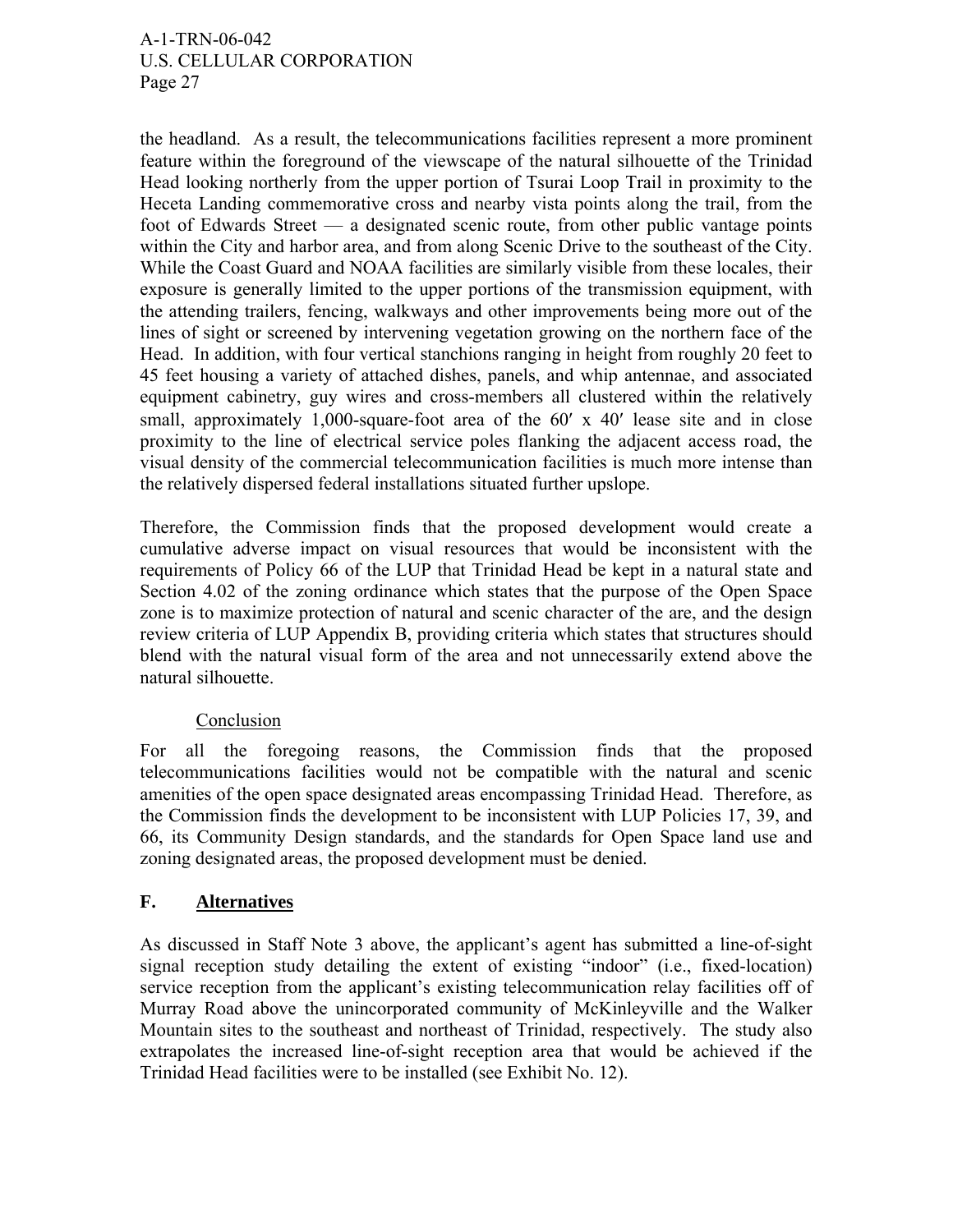This study was submitted in response to the request for information regarding feasible alternative locations and designs for, and viable technical options to the subject telecommunications facilities which would result in less overall adverse visual impacts to the environment, especially with regard to the open space and recreational amenities of Trinidad Head, and the visual resources of the Trinidad area. Based upon these studies, the applicant's agent contends that, due to the orientation and elevations of the intervening undulating topography, the presence of elevated segments of Highway 101 between the City and these inland facilities, the likely greater visibility on the Trinidad Head ridgeline of a "stealth tower" design, and the legal impediments that would be associated with obtaining authorizations for an offshore transmission facility, there are no other feasible alternative locations or designs for the subject telecommunication facilities that would meet the central objective of the project for improving mobile telephone and wireless transmission in the indoor service reception sites in the applicant's McKinleyville to Patrick's Point service area.

The applicant has not, however, addressed the so-called "no project" alternative, namely, that the subject development of additional telecommunication facilities on Trinidad Head not go forward and the applicant provide somewhat less coverage in this portion of their service area. The Commission notes that telecommunication service providers have no inherent responsibility or inalienable rights to construct facilities such that 100 percent coverage of a given service area is attained. The proposed facilities would not fill a complete void in coverage but instead would only improve some stationary indoor and mobile coverage. In fact, there are numerous locations both within Humboldt County, statewide within the Coastal Zone, and nationwide in a multitude of rural areas, where, due to topographic or other limitations, full and uninterrupted telecommunications services have not been extended and/or are actively being planned for installation of additional facilities to improve service. Moreover, unlike the other service providers with equipment currently installed at the City's Trinidad Head telecommunications site, the applicant has not secured any explicit rights from the City to develop facilities within the bounds of the lease parcel, nor has the ground lease been amended to add U.S. Cellular as a sub-lessee of the 2,400-square-foot lease parcel.<sup>5</sup>

Accordingly, a permit denial that is the "no project alternative," would not constitute a prohibition on the applicant providing continued telecommunications services to the City of Trinidad and surrounding areas, albeit geographically limited and discontinuous. Nor would a denial impose significant and disproportionate impediments to the applicant in terms of relative competitive advantage, as compared with other service providers being subject to similar practical service area constraints. Furthermore, a project-specific denial would not in any manner prevent the applicant from seeking development of telecommunication facilities in other portions of the City of Trinidad jurisdiction where such facilities may be authorized under current land use planning and zoning regulations.

## **G. Federal Telecommunications Act**

 $\frac{1}{5}$ Gabe Adams, Clerk, City of Trinidad, Pers. comm.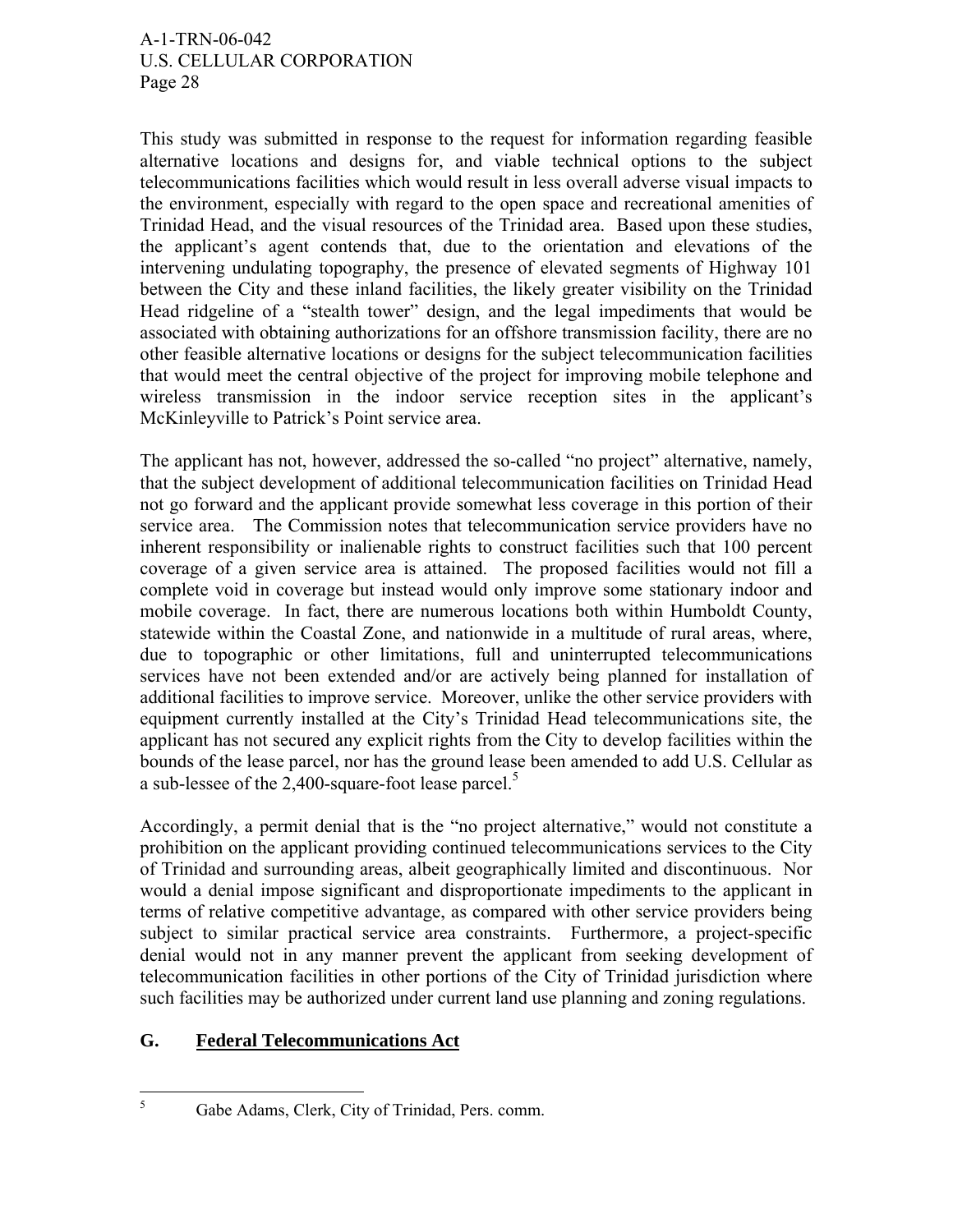Public entities' powers to regulate the placement of cellular facilities are limited by the Federal Communications Commission ("FCC") and Federal law, specifically the Telecommunications Act of 1996 ("TCA"), 47 U.S.C. section 332(c).

TCA provides, among other things, that state and local governments cannot "unreasonably discriminate among providers of functionally equivalent services" or "prohibit or have the effect of prohibiting the provision of personal wireless services." State and local governments must act "within a reasonable time frame" in acting on applications, and decisions to deny such requests must be "in writing and supported by substantial evidence contained in a written record." In addition, state and local governments cannot "regulate the placement, construction and modification of cellular facilities on the basis of environmental effects of radio frequency emissions" if the facilities comply with the FCC regulations with respect to such emissions. 47 U.S.C. section  $332(c)(7)(B)(v)$ .

The five limitations upon a state and local government's authority with respect to wireless telecommunications facilities contained with, in the Telecommunications Act of 1996 (TCA) do not state or imply that the TCA prevents public entities from exercising their traditional prerogative to restrict and control development based upon aesthetic or other land use considerations. Other than the enumerated exceptions, the TCA does not limit or affect the authority of a state or local government. Though Congress sought to encourage the expansion of personal wireless services, the TCA does not federalize telecommunications land use law. Instead, Congress struck a balance between public entities and personal wireless service providers. Under the TCA, public entities retain control "over decisions regarding the placement, constructions, and modification of personal wireless service facilities." 47 U.S.C. § 332(c)(7)(A).

The Commission's adherence to the restrictions provided by the TCA is documented by substantial evidence contained within this staff report. A reasonable decision whether to approve the construction of an antenna for cellular telephone communications requires balancing two considerations. The first is the contribution that the antenna will make to the availability of cellular telephone services. The second is the aesthetic or other harm that the antenna will cause.

In this case, the Commission is not imposing a general ban on telecommunications facilities but rather determining adherence to the use limitations of a certified LCP and assessing the adverse visual impact of a proposed facility at a particular location. The proposed development will not fill a complete void or significant gap in coverage but would rather only improve indoor service. A project-specific denial would not in any manner prevent the applicant from seeking development of telecommunication facilities in other portions of the City of Trinidad jurisdiction where such facilities may be authorized under current land use planning and zoning regulations. The City could also process an LCPA, with or without the applicant's participation, expressly permitting telecommunications facilities as a permitted use in other specified zones. The Commission has acted on several such proposed amendments in the coastal zone and has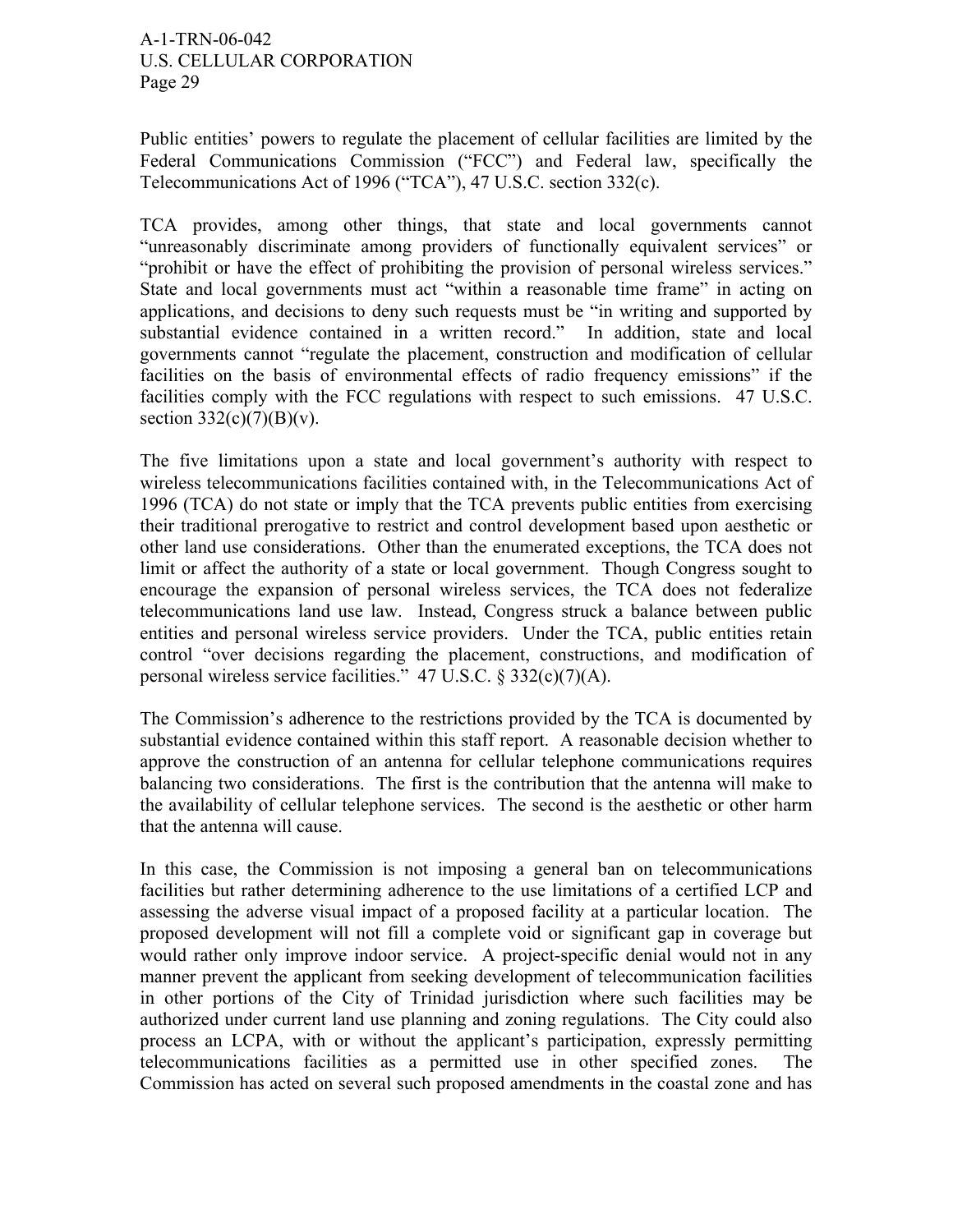approved such amendments consistent with the applicable provisions of the Coastal Act and the certified LUP.

# **H. California Environmental Quality Act**

Section 13906 of the California Code of Regulation requires Coastal Commission approval of a coastal development permit application to be supported by findings showing that the application, as modified by any conditions of approval, is consistent with any applicable requirements of the California Environmental Quality Act (CEQA). Public Resources Code Section 21080.5(d)(2)(A) of CEQA prohibits a proposed development from being approved if there are feasible alternatives or feasible mitigation measures available, which would significantly lessen any significant effect that the activity may have on the environment.

The Commission incorporates its findings on LCP and Coastal Act consistency at this point as if set forth in full. These findings address and respond to all public comments regarding potential significant adverse environmental effects of the project that were received prior to preparation of the staff report.

As discussed herein in the findings addressing the consistency of the proposed project with the standards of the certified LCP and the public access policies of the Coastal Act, the proposed project is not consistent with the policies of the LCP that restrict the classes of development suitable for open space designated lands, limit the height of structures in the Open Space zoning district, and protect the coastal resources of Trinidad Head.

As also discussed above in the findings addressing project options, there are feasible alternatives available which would substantially lessen any significant adverse impact that the activity may have on the environment. Therefore, the Commission finds that the proposed project cannot be found consistent with the requirements of the Coastal Act to conform to CEQA.